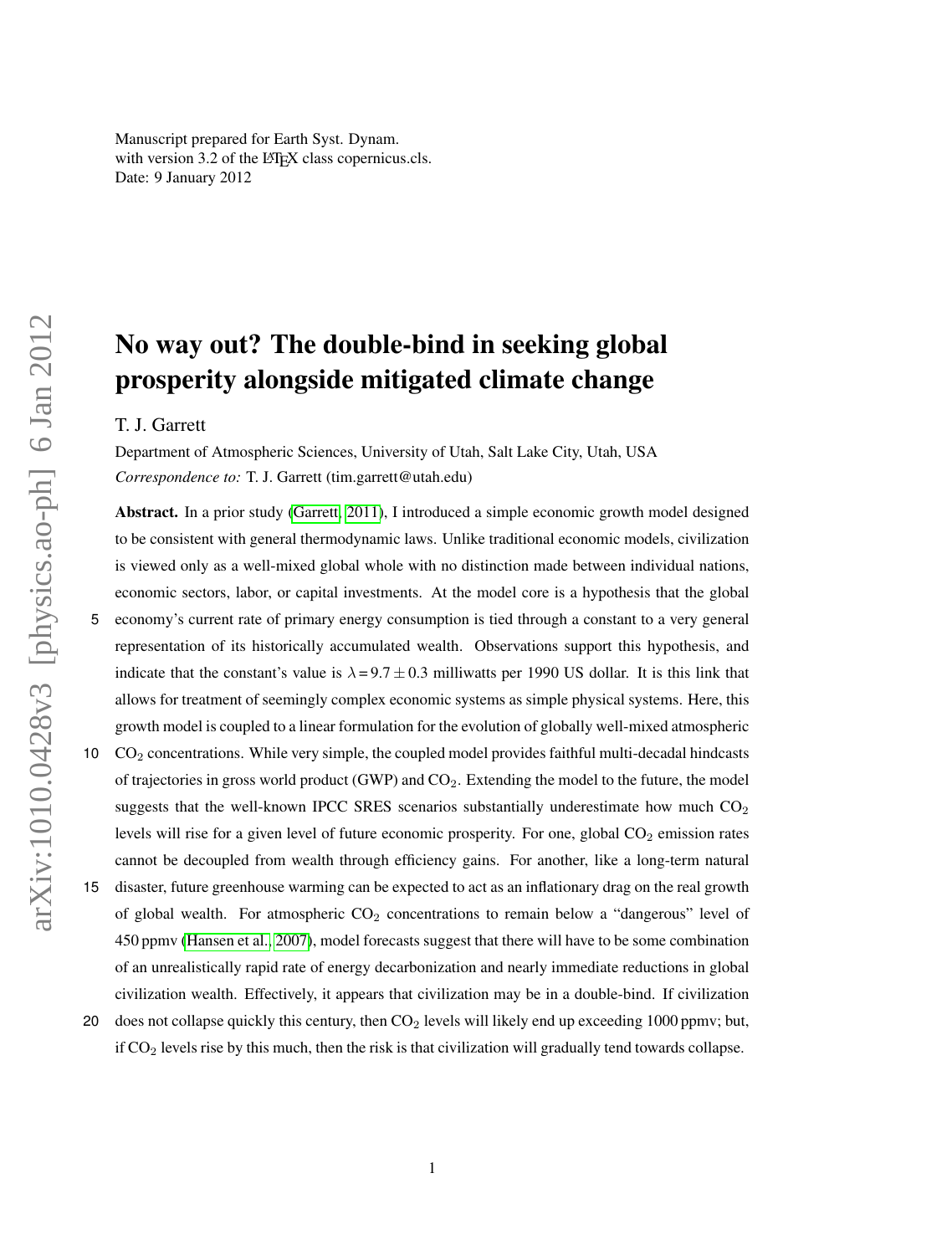# 1 Introduction

Despite decades of public awareness of the potential for fossil fuel consumption to lead to dangerous [c](#page-25-0)limate change, anthropogenic emissions of CO<sub>2</sub> have accelerated [\(Canadell et al., 2007;](#page-23-2) [Raupach](#page-25-0)

- 25 [et al., 2007\)](#page-25-0). The implications of civilization continuing on this path are environmental changes that are both irreversible and profound, including amplified hydrological extremes, storm intensification, sea level rise, and extreme mammalian heat stress [\(Hansen et al., 2007;](#page-23-1) [Allan and Soden, 2008;](#page-23-3) [Solomon et al., 2009;](#page-25-1) [Vermeer and Rahmstorf, 2009;](#page-25-2) [Sherwood and Huber, 2010\)](#page-25-3).
- The economic costs associated with addressing and coping with climate warming are normally 30 quantified by coupling a system of economic equations to a medium complexity climate model. Normally, these Integrated Assessment Models (IAMs) make regionally-based assessments of the economics of production, investment, consumption, welfare, discount rates, population and rates of technological change. These economic functions are coupled to functions for atmospheric temperature and climate damage. From within a parameter space that might be of order 100 variables,
- 35 the model outcome is a long-term optimized trajectory for long-term societal welfare to which policy measures (for example the Copenhagen Accord) can be compared [\(Nordhaus and Boyer, 2000;](#page-25-4) [Keller et al., 2004;](#page-24-0) [Nordhaus, 2010\)](#page-25-5). Uncertainty in the optimal path, when addressed, is mod[e](#page-24-1)led using Monte Carlo simulations within a portion of the total parameter space [\(Mastrandrea and](#page-24-1) [Schneider, 2004\)](#page-24-1).
- 40 Modern IAMs are normally based on mainstream neo-classical economic growth models that, unlike climate models, do not explicitly represent flows as a material flux down pressure gradients. Economic flows are allowed to become progressively decoupled from energy consumption and  $CO<sub>2</sub>$ emissions through gains in energy efficiency. Several of the widely used IPCC SRES scenarios even [g](#page-25-0)o so far as to allow economic growth to continue while  $CO<sub>2</sub>$  emissions stabilize or decline [\(Raupach](#page-25-0)

45 [et al., 2007\)](#page-25-0).

This "have our cake and eat it too" viewpoint has been disputed by many ecological economists. The argument against decoupling is that consumption of energy is thermodynamically required for any system to evolve, and there is no physical reason that the human system should be treated as an exception [\(Lotka, 1922;](#page-24-2) [Georgescu-Roegen, 1993;](#page-23-4) [Ayres et al., 2003\)](#page-23-5). Some have even suggested

50 that policies aimed at improving energy efficiency might backfire through what is known as "Jevons' Paradox": energy is useful, and for a given level of resource availability, efficiency gains make it cheaper and more desirable, ultimately leading to greater rates of energy consumption and  $CO<sub>2</sub>$ emissions [\(Saunders, 2000;](#page-25-6) [Alcott, 2005;](#page-23-6) [Owen, 2010;](#page-25-7) [Alcott, 2010\)](#page-23-7).

This article continues in a similar conceptual vein, but it differs by treating the human system 55 in a more strictly physical fashion. Here, no internal resolution is made of political divisions or economic sectors. Rather, civilization is treated only as a whole since internal economic trade and atmospheric mixing of  $CO<sub>2</sub>$  are very rapid compared to the multi-decadal evolution of civilization. Further, no explicit account is made of people or their policies. Civilization is part of the physical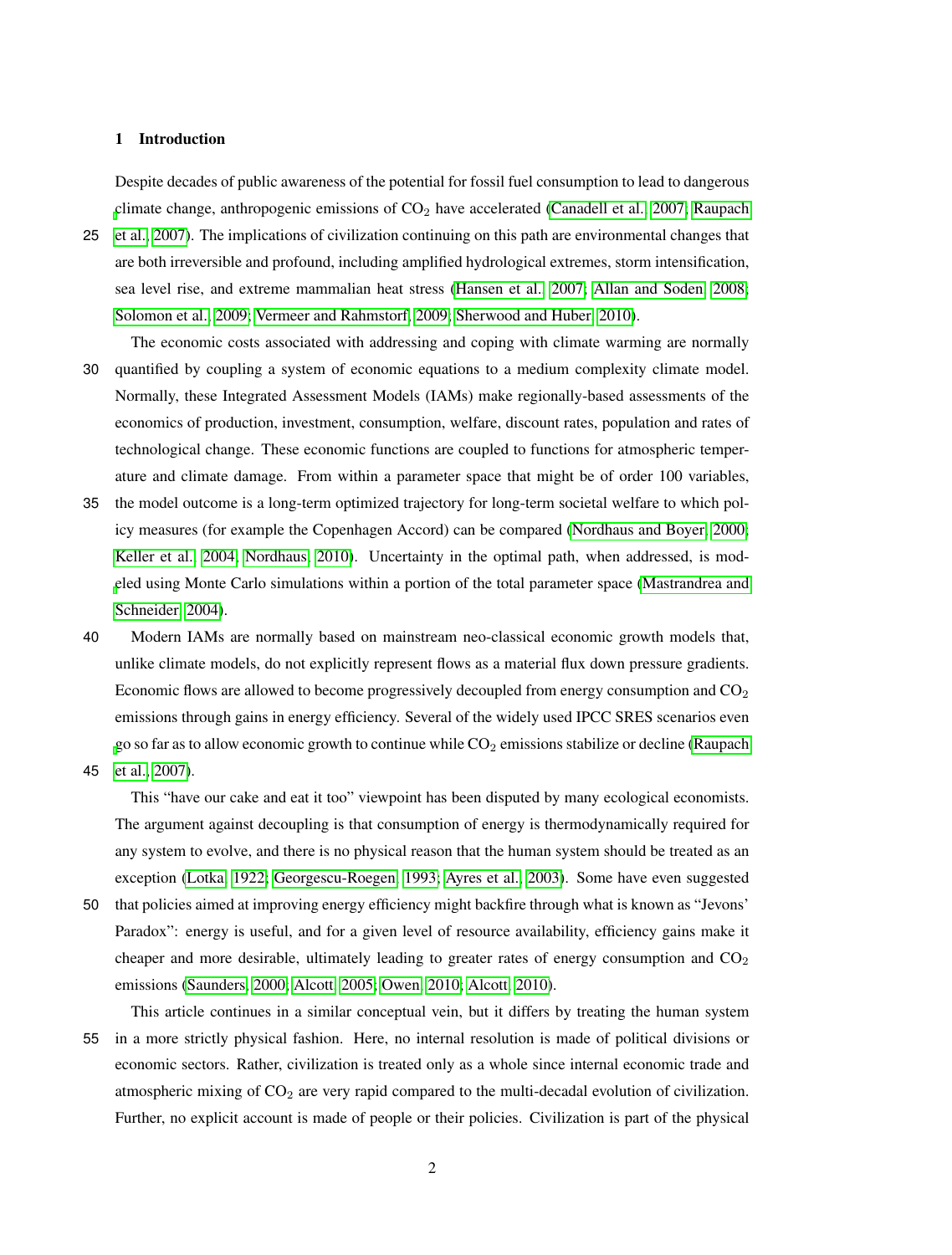universe and it is modeled as any other physical system. Long-term growth in global consumption

60 and emission rates are considered only as a thermodynamic response to civilization's expansion into newly available energy resources.

Thus, unlike IAMs, this article does not evaluate what long-term policy actions will enable us to limit  $CO<sub>2</sub>$  emissions while maximizing global economic wealth. Rather, the aim is to explore the range of future trajectories that is actually physically possible: political will can only go as far as

- 65 physical laws allow. The argument that will be presented is that, unfortunately, wealth cannot be decoupled from resource consumption. In fact, at least at the global scales that are relevant to  $CO<sub>2</sub>$ emissions, it appears that "Jevons' Paradox" does indeed apply: efficiency gains will backfire. For this reason, it is likely that all SRES scenarios considerably overestimate the extent of economic health that is possible for a given future atmospheric concentration of  $CO<sub>2</sub>$ . Either global warm-
- 70 ing acts as an inflationary drag on the production of wealth; or, economic growth is sustained and atmospheric  $CO<sub>2</sub>$  concentrations accelerate their growth.

# 2 A physically consistent economic framework

An earlier article introduced a simple macroeconomic growth model that treats civilization in a manner consistent with physical conservation laws [\(Garrett, 2011\)](#page-23-0). As illustrated in Fig. [1,](#page-28-0) all material

- 75 within civilization is treated as being in local thermodynamic equilibrium with the same specific potential energy per unit matter; effectively, it is treated as a surface defined by constant temperature and pressure, constant density, or constant specific entropy. Accordingly, no distinction is made between the internal components of civilization. Unlike traditional economic models, no explicit account is made for labor, capital, households, firms, governments or banks, nor the flows to and from
- 80 these components. Rather, civilization is considered only as a whole, or at a sufficiently low resolution that the only resolved distinction is between civilization and known primary energy reservoirs (e.g. coal, oil, uranium, etc.).

Flows to civilization can be viewed as a special case within the more general thermodynamic model shown in Figure [1,](#page-28-0) a perspective that bears some similarities with the thermodynamic model

- 85 used by [Annila and Salthe](#page-23-8) [\(2009\)](#page-23-8) to represent economic flows. Energy reservoirs lie along a higher potential surface than the system of interest. The interface that separates these two surfaces is defined by a fixed step in specific potential energy  $\Delta \mu$  (units potential energy per material unit) and a number of material units defining the length of the interface  $\tilde{n}$ . The total potential difference that is available to drive downward flows is the product of these two quantities, i.e.,  $\Delta G = \tilde{n}\Delta\mu$ . The
- 90 flow redistributes the overall balance of potential energy towards the lower potential surface. Total material is conserved as required by the First Law of Thermodynamics, and the flow is downhill as required by the Second Law of Thermodynamics. The flow represents a "heating" of the lower potential system. The heating sustains this open system against a nearly equal dissipative flow due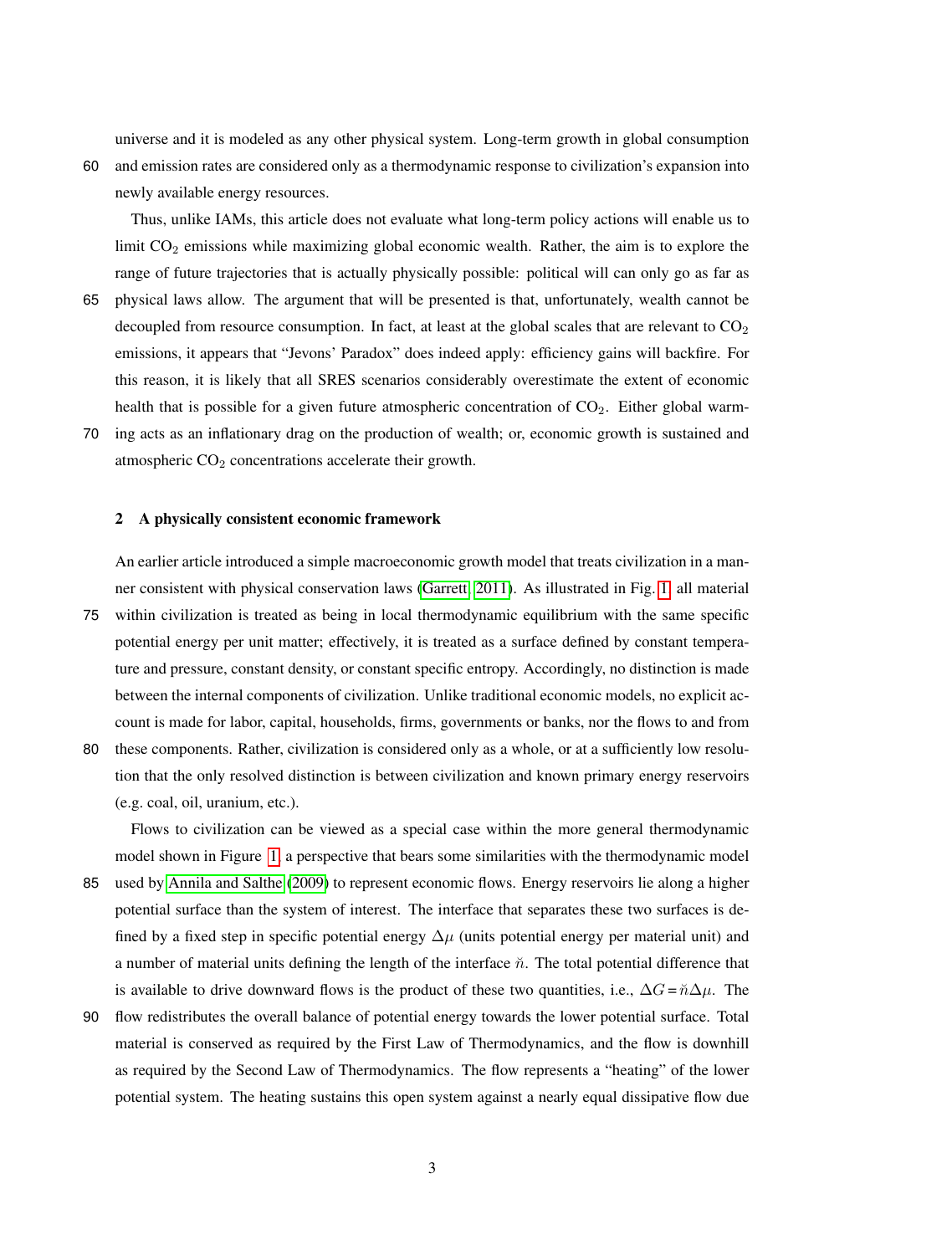to the loss of energy to the system's surroundings.

95 For civilization, the heating is equivalent to the rate  $a$  (units energy per time) at which civilization consumes the potential energy in primary energy resources. The flow rate of energy is proportional to the material length of the interface  $\ddot{n}$  through

<span id="page-3-0"></span>
$$
a = \alpha \Delta G = \alpha \, \breve{n} \Delta \mu \tag{1}
$$

- where,  $\alpha$  is a constant rate coefficient with units inverse time (effectively a diffusivity). This con-100 sumption of potential energy is more precisely defined as a material flux. For civilization, coal and oil are examples of the agents that carry the potential energy we consume. However, civilization is not made of coal and oil, but rather of raw materials such as iron and copper. Potential energy consumption enables these raw materials to be carried downward along with the energetic flow to add to civilization's material bulk and sustain it against decay.
- 105 If civilization's economic activities are part of the physical universe, then perhaps there might be a fiscal representation for the physical flows that sustain it. A hypothesis can be proposed that the size of civilization is expressible thermodynamically by the potential difference  $\Delta G$  driving flows, or equivalently the heating of civilization at rate  $a = \alpha \Delta G$ . Since heating sustains all of civilization's activities against its ultimate dissipative loss to its surroundings, the heating rate might conceivably
- 110 be what civilization intrinsically values, and therefore it might be related to a very general expression of civilization's real, or inflation-adjusted economic wealth through

<span id="page-3-1"></span>
$$
a \equiv \lambda C \tag{2}
$$

where the rate of consumption of the potential energy in primary energy resources  $\alpha$  (units energy per time) is related through a constant parameter  $\lambda$  to a fiscal representation of global economic

- 115 wealth  $C$  (units inflation-adjusted currency). If there is no energy consumption, then civilization is worthless because the activities that sustain civilization's value cannot be maintained against civilization's energy loss through decay. Effectively civilization becomes indistinguishable from its surroundings because the interface  $\check{n}$  and the gradient  $\Delta G$  shrink to zero. We eat to sustain ourselves against radiative heat loss. If we don't eat, eventually we die.
- 120 Here, wealth  $C$  is defined as the historical accumulation of gross world economic real production  $P$  (units inflation-adjusted currency per time). A comparison of this definition with more traditional approaches is presented in Section 4. Here, real production  $P$  is an instantaneous quantity that is related to the familiar gross world product (GWP) through

$$
GWP = P\Delta t \tag{3}
$$

125 where, for the sake of economic statistics,  $\Delta t$  is normally equal to one year. Total economic wealth is distinct from production in that it is not a differential but an integral quantity (units inflation-adjusted currency). As wealth is defined here, it is represented by the historical accumulation of production

<span id="page-3-2"></span>
$$
C \equiv \int_0^t P(t') dt' \simeq \sum_i \text{GWP}(i)
$$
 (4)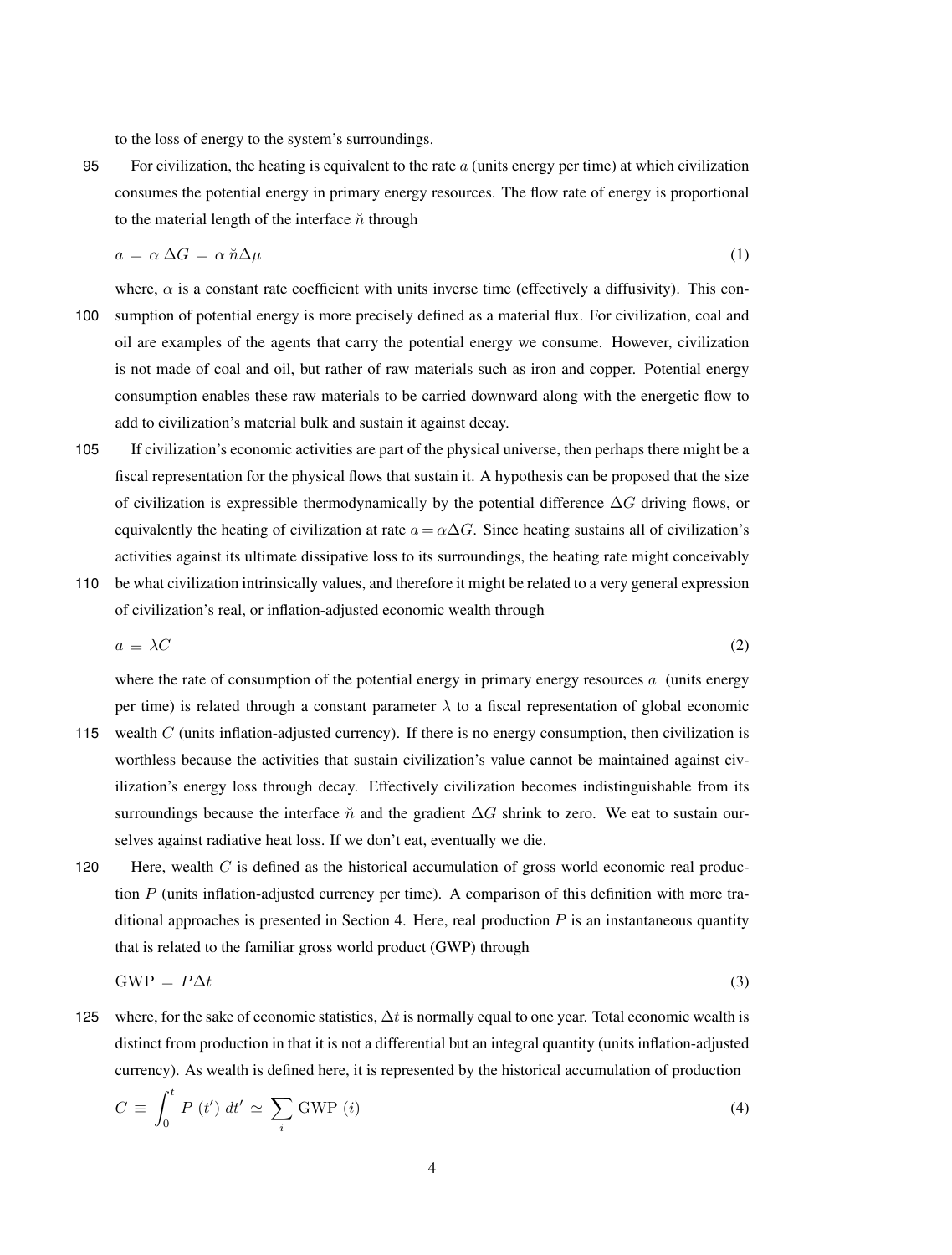where  $i$  is an index covering the full historical record for GWP. Equivalently, economic production 130 is a consequence of a convergence of the material and energetic flows associated with wealth

<span id="page-4-1"></span>
$$
\frac{dC}{dt} \equiv P \tag{5}
$$

or, expressed thermodynamically, from Eqs. [1](#page-3-0) and [2](#page-3-1)

<span id="page-4-0"></span>
$$
P = \frac{1}{\lambda} \frac{da}{dt} = \Delta \mu \frac{\alpha}{\lambda} \frac{d\breve{n}}{dt}
$$
 (6)

Effectively, economic production  $P$  is a fiscal representation of the growth rate of energy consump-135 tion  $da/dt$  through an expansion of civilization's material interface  $\check{n}$  into the primary energy reservoirs that it consumes. Combining Eqs. [\(4\)](#page-3-2) and [\(6\)](#page-4-0), global wealth arises from an accumulation of a net material convergence over time:

$$
C = \frac{1}{\lambda} \int_0^t \frac{da}{dt} dt' = \Delta \mu \frac{\alpha}{\lambda} \int_0^t \frac{d\tilde{n}}{dt} dt'
$$
 (7)

Eqs. [\(1\)](#page-3-0) and [\(2\)](#page-3-1) imply a direct proportionality between wealth  $C$ , rates of primary energy con-140 sumption a, and the size of the interface driving flows  $\Delta G = \tilde{n}\Delta\mu$ . In this case, there is a rate of return  $\eta$  that applies equally to each:

<span id="page-4-2"></span>
$$
\eta \equiv \frac{d \ln \Delta G}{dt} = \frac{d \ln \breve{n}}{dt} = \frac{d \ln a}{dt} = \frac{d \ln C}{dt} \tag{8}
$$

Positive values of  $\eta$  allow for exponential growth associated with interface expansion. Civilization wealth and energy consumption are in exponential decay if the interface  $\check{n}$  shrinks.

145 Thus, from Eqs. [\(5\)](#page-4-1) and [\(8\)](#page-4-2), the economic production function for this framework is

<span id="page-4-3"></span>
$$
P \equiv \frac{dC}{dt} = \eta C \tag{9}
$$

The rate of return  $\eta$  (units inverse time) is a time varying quantity that relates the past accumulation of wealth  $C$  to the current production of new wealth  $P$ . Finally, by taking the time derivative of Eq. [\(9\)](#page-4-3), the GWP growth rate is given by

<span id="page-4-5"></span>
$$
150 \quad \frac{d \ln P}{dt} = \eta + \frac{d \ln \eta}{dt} \tag{10}
$$

Thus, what is normally termed as "economic growth" (i.e.  $d\ln P/dt$ ) is related to the sum of the growth rate of energy consumption  $\eta$  and the *acceleration* of growth in energy consumption  $d\ln \eta/dt$ . The economic growth rate stalls if this acceleration stagnates.

# 3 Model validation

155 The above discussion rests on an assumed constancy of the parameter  $\lambda$ , as it is defined through Eqs.  $(2)$  and  $(4)$  by

<span id="page-4-4"></span>
$$
\lambda \equiv \frac{a(t)}{\int_0^t P(t') \, dt'} \simeq \frac{a(t)}{\sum_i \text{ GWP}(i)}\tag{11}
$$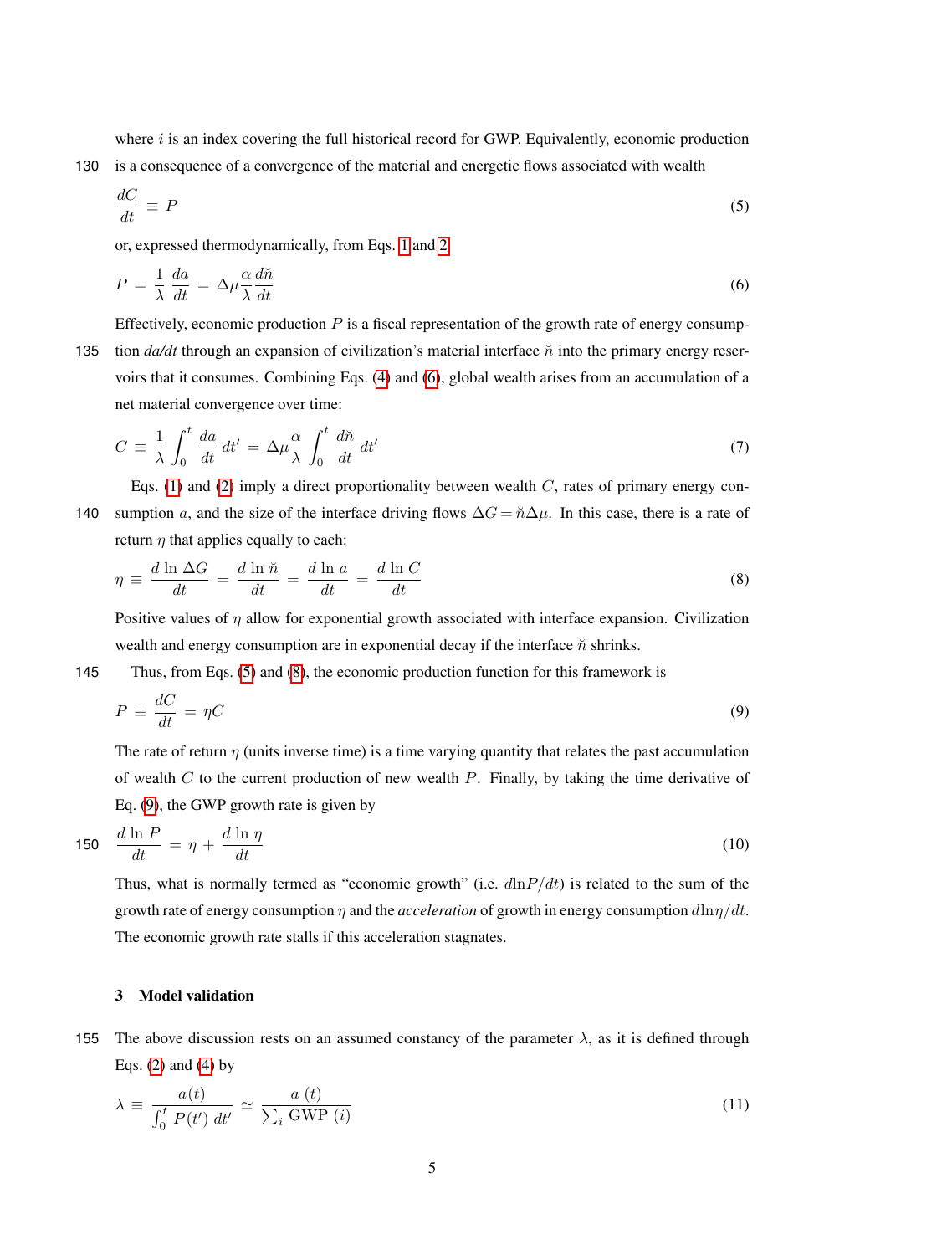To evaluate the validity of a hypothetical constancy of  $\lambda$  in Eq. [\(11\)](#page-4-4), I employed statistics for world GWP spanning more than 2000 years [\(Maddison, 2003;](#page-24-3) [Nations, 2010\)](#page-25-8) to calculate wealth C

160 from Eq. [\(4\)](#page-3-2). Values of C were compared to nearly four decades of statistics for energy consumption rates a [\(AER, 2009\)](#page-23-9).

Details are described in Appendix C of [Garrett](#page-23-0) [\(2011\)](#page-23-0). As illustrated in Table [1,](#page-26-0) the comparison supports the hypothesis that the value of  $\lambda$ , as defined by Eq. [\(11\)](#page-4-4), is indeed a constant that is independent of time: energy consumption rates a and wealth  $C = \int_0^t P dt'$  both approximately doubled

- 165 in tandem between 1970 and 2008. On a millennial scale this time interval is short, but it covers a tripling of GWP and more than half of total civilization growth. The full yearly time series indicates that, during this period,  $\lambda$  maintained a mean value, with associated 95% confidence uncertainty in the mean, of  $9.7 \pm 0.3$  milliwatts per 1990 US dollar [\(Garrett, 2011\)](#page-23-0).
- A theoretically equivalent approach to calculating  $\lambda$  is to take the respective derivatives of a and 170 C in order to compare the inter-annual change in energy consumption rates  $da/dt$  to the real GWP  $P$  (Eq. [6\)](#page-4-0). Derivatives of measured quantities are always more noisy than their integrals. For example, the magnitude of  $d\ln a/dt$  is only about a couple of percent per year, where a itself is subject to measurement uncertainties that, while unpublished, are plausibly of a similar magnitude. Nonetheless, the calculated mean value of  $P/(da/dt)$  for the 1970 to 2008 period is 11.6  $\pm$  4.1
- 175 milliwatts per 1990 US dollar, which is statistically consistent with the derived value for  $\lambda \equiv a/C$  of  $9.7 \pm 0.3$  milliwatts per 1990 US dollar.

This combination of theoretical and observational support for there being a fixed relationship between  $C$  and  $a$  is the key result supporting this study. It serves as the basis for assuming that civilization is financially well-mixed and that wealth is derived most fundamentally from a capacity

- 180 to enable a flow of potential energy from primary energy reserves. If it is generally correct, it enables an enormous simplification of what is required to accurately model the global economy and its waste products. At least at a global scale, a sophisticated IAM approach that explicitly considers people and their lifestyles is not necessary in order to forecast future rates of energy consumption. People do not need to be explicitly resolved in order to calculate global scale consumptive flows.
- 185 As a note, the constancy of  $\lambda$  should not be expected to hold at national scales. One country could easily be relatively wealthy compared to its current rate of energy consumption, provided that other countries are relatively poor. The value of  $\lambda$  is constant only as a global quantity, where C and a subsumes all countries that are connected through international trade.

## 4 Comparison with traditional economic growth models

190 The model presented here is unlike traditional models in several regards, but it also has key simi-larities (see also Appendix B in [Garrett](#page-23-0)  $(2011)$ ). Wealth C is analogous to the term "capital" used in traditional economic growth frameworks in the sense that it has units of currency, rather than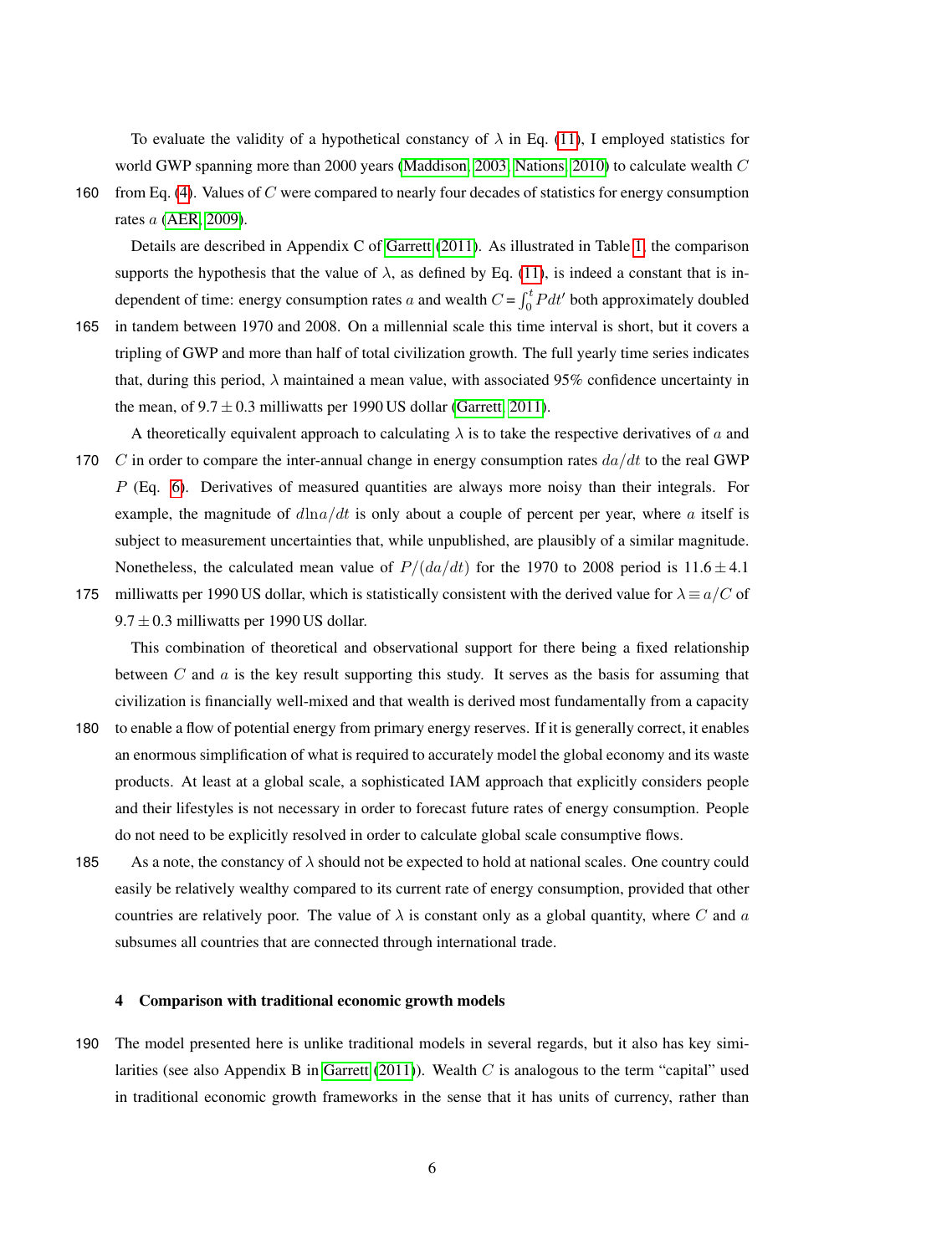currency per unit time. However, it is much more general. As shown in Figure [1,](#page-28-0) civilization is defined as a whole, and no distinction is made between the human and non-human elements of the

195 global economic system. Economic elements are not independent. Rather, all economic elements in civilization form a generalized capital that works in concert to consume primary energy reserves and enable the "downhill" flows of material in a field of potential energy.

Effectively, treating civilization as a whole means that it is assumed to be internally at local thermodynamic equilibrium, homogeneous, or "well-mixed". This does not mean that all economic 200 elements are equal in value (they are not), only that the speed of financial interactions between all civilization elements is sufficiently rapid compared to the timescales of global economic growth that internal gradients can be ignored.

A consequence of treating civilization as a whole is that human labor is part of a more general expression of capital C. Traditional economic models separate "physical" capital from labor as distinct

- 205 motive forces of economic production [\(Solow, 1956\)](#page-25-9), sometimes including supplies of energy and raw materials in an appeal to thermodynamic constraints [\(Saunders, 2000;](#page-25-6) [Warr and Ayres, 2006\)](#page-25-10). Labor, capital and energy inputs are all set to exponents that are tuned to provide agreement with observed sectoral or national production statistics. Capital grows only due to "investments" that are separated from household and government "consumption". Household consumption never adds to
- 210 capital. For one, people are not normally considered to be part of capital. For another, value that is consumed is presumed to be gone forever, so consumption must be subtracted from production to obtain the true capital investment.

Here, however, humans are subsumed into capital so that the production function, given by  $P = \eta C$  (Eq. [9\)](#page-4-3), is determined only by the general expression of capital used here and a vari-215 able rate of return  $\eta$  that might be analogous to the "total factor productivity" employed by [Solow](#page-25-9) [\(1956\)](#page-25-9). Consequently, human consumption cannot be selectively subtracted from the production of new capital because humans are part of the whole. The component of economic production that is

traditionally termed consumption is in fact an investment in sustaining and growing humanity.

- That said, physically it makes most sense to refer to consumption as something that is much 220 more extensive than what is directly tallied in economic accounts. In Figure [1,](#page-28-0) consumption is proportional to the global scale flow of primary energy resources as it passes *through* civilization. This consumptive flow of matter and potential energy is downhill from high to low potential at right angles to the constant potential surface along which civilization lies. Economic production is proportional to the expansion of this potential surface. Thus, consumption and production cannot
- 225 be differenced because the two quantities are mathematically orthogonal. Consumption is not a component of production, but rather production is the *convergence* in thermodynamic consumption. Only if civilization as a whole consumes more energy than it dissipates can the interface expand and net economic value be produced.

An added advantage of subsuming labor into capital, where capital is fundamentally assumed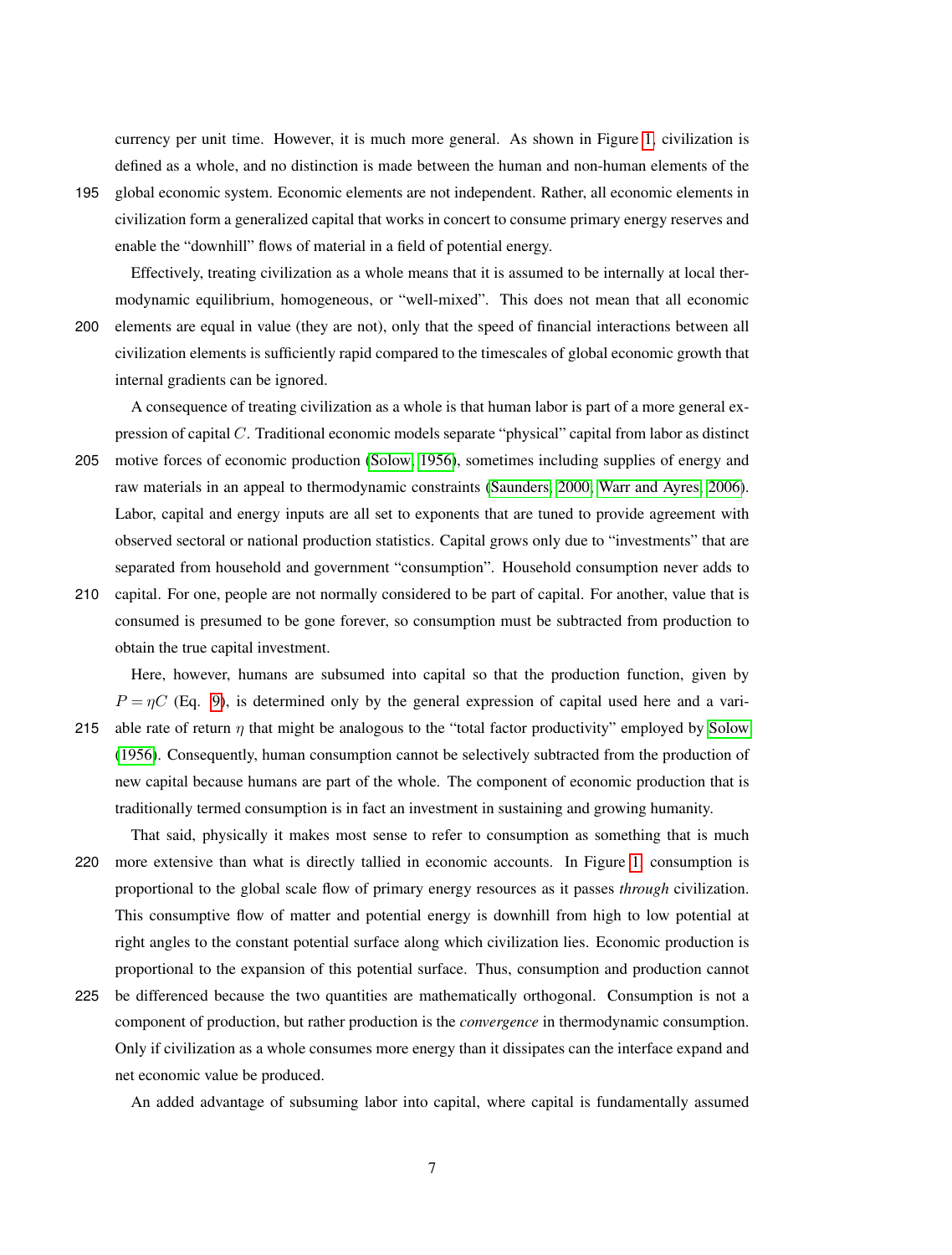- 230 to be an implicit representation of energy consumption through  $a \equiv \lambda C$ , is that, unlike traditional models, there is no need for any tuning of non-integer exponents in a production function. Tuning to prior data can be a useful tool of last resort. But, it has its problems because there is little guarantee that a model tuned to the past will not need retuning to be consistent with data in the future. While the physical approach discussed here may be highly unorthodox by mainstream economic standards,
- 235 it does have the advantage that its absence of a tuning requirement allows it to rest on a testable, falsifiable hypothesis – falsifiability is one of the key hallmarks of science. Either there exists a constant coefficient  $\lambda$ , or there doesn't. Of course, as discussed above, the constancy in  $\lambda$  does appear to hold. But the point is that if this constancy ever fails, then the model presented here can be safely dismissed. Retuning is not an option.

#### 240  $\,$  5 Jevons' Paradox and why efficiency gains accelerate global CO<sub>2</sub> emission rates

Certainly, it might seem obvious that technological advances that increase energy efficiency or energy productivity (defined as  $P/a$ ) should lead to a decrease in  $CO<sub>2</sub>$  emissions. Less energy is required to accomplish the same economic task. Even so, there is recognition among many economists of the existence of a "rebound effect", whereby increasing energy productivity spurs greater emis-

245 sions further down the road [\(Dimitropoulos, 2007;](#page-23-10) [Herring and Roy, 2007;](#page-24-4) [Sorrell, 2007\)](#page-25-11). Two types of rebound have been identified, although in essence they both address the issue of what happens to whatever money is saved when energy productivity goes up. The "direct" rebound effect is limited to a particular energy service. For example, people may choose to drive more often if a vehicle is fuel efficient, because driving is useful or pleasurable and now more affordable. There are also "indirect 250 rebound effects", which extend response to differing economic sectors. Less money spent on fuel

for efficient vehicles might enable more money to be spent on fuel for home heating.

A few studies even point to an extreme form of rebound termed "backfire": gains in energy efficiency lead ultimately to more rather than less energy consumption [\(Saunders, 2000;](#page-25-6) [Alcott, 2005;](#page-23-6) [Owen, 2010;](#page-25-7) [Alcott, 2010\)](#page-23-7). First discussion of the principle came from an 1865 exposition on 255 energy economics by William Stanley Jevons [\(Jevons, 1865\)](#page-24-5). Jevons was emphatic that the introduction of energy efficient steam engines had accelerated Britain's consumption of coal. The cost of steam-powered coal extraction became cheaper and, because coal was very useful, more attractive.

While the topic has received revived attention politically [\(of Lords, 2006\)](#page-25-12), a general consensus on the total magnitude of the effect has proved elusive [\(Sorrell, 2007\)](#page-25-11). One reason is that calculating

260 the knock-on effects from an efficiency improvement in one sector as they propagate through the entire global economy is daunting if not impossible. Suppose that efficient vehicles enable added household heating through a savings in transportation costs. Then, by raising home comfort, workers sleep better so that they are better able to facilitate resource extraction at their companies. With higher profits, the companies then reward the workers with raises, who in turn spend the money on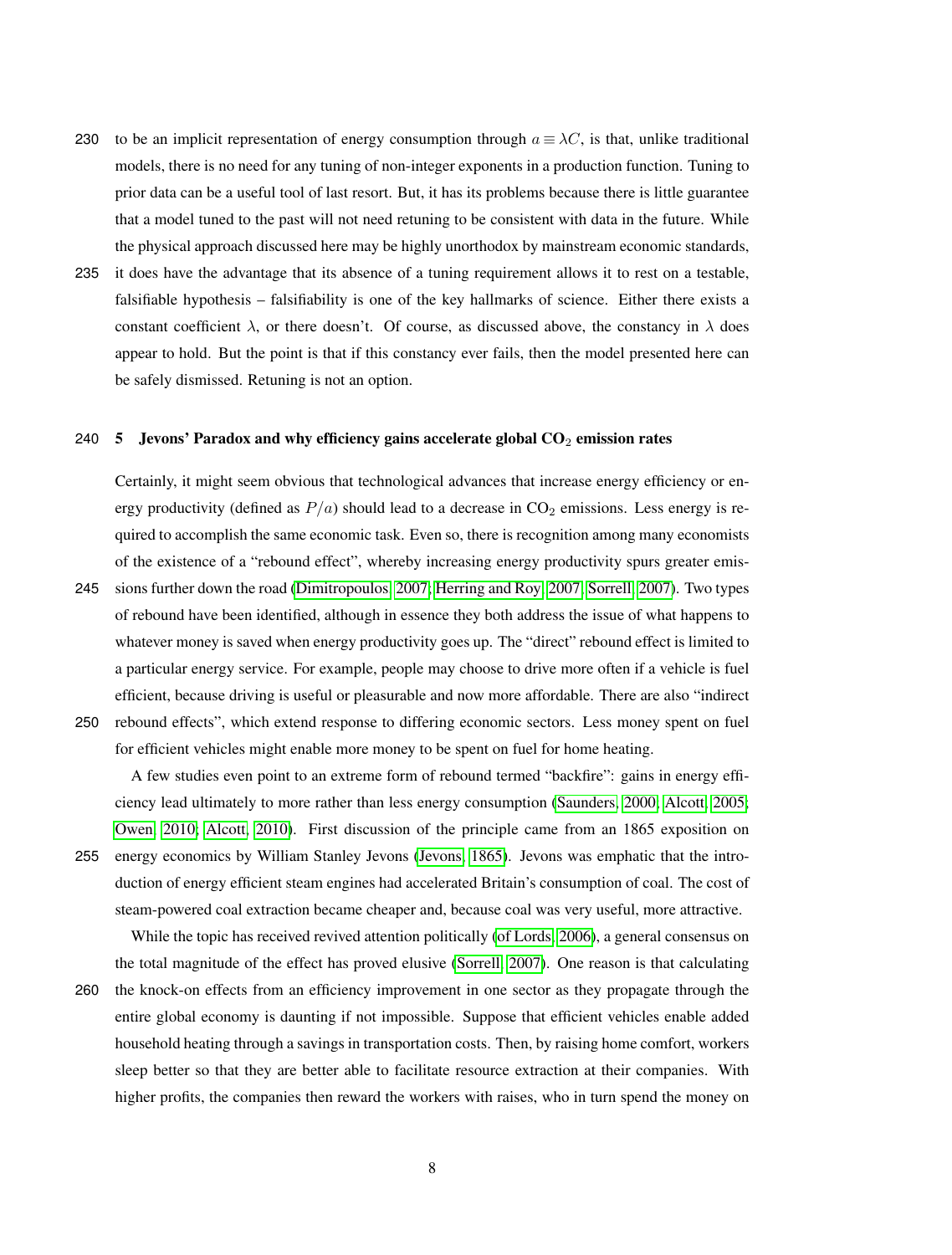- 265 goods produced overseas with coal-generated electricity. So, in this fashion, the ramifications of any given efficiency action can multiply indefinitely, spreading at a variety of rates throughout the global economy. Barring global analysis of rebound effects over long time scales, conclusions may be quantitative but uncertain, and dependent on the time and spatial scales considered.
- An easy way to address this problem is to not resolve economic flows within the global economy, 270 but rather to take the more general approach shown in Fig. [1.](#page-28-0) In this case, energy efficiency is defined only with respect to the economic capacity of civilization, taken as a whole, to grow by doing work on its surroundings, allowing it to expand into the reserves of primary energy that sustain it. The amount of net or real work that civilization does to grow itself depends on a balance between civilization's consumptive and dissipative flows. If civilization is efficient, there is a net material
- 275 and energetic convergence that allows civilization to do net positive work to "stretch" outward its interface with respect to its primary energy supplies. If energy efficiency increases, this accelerates civilization expansion, allowing civilization to consume energy at an ever faster rate.

Expressed in analytical terms, consumption of primary energy resources at rate a enables work to be done at rate w in order to extend the material size  $\tilde{n}$  of the interface that drives consumptive 280 flows. From Eq. [1,](#page-3-0) work is done at rate

<span id="page-8-0"></span>
$$
w = \Delta \mu \frac{d\tilde{n}}{dt} = \epsilon a \tag{12}
$$

where  $\epsilon = w/a$  is the efficiency for the conversion of heat transfer to work. Unlike the normal conception, where work is done only to raise the potential of some outside agency, here work is more self-referential. Work is done by civilization to increase the size and consumptive capacity of civi-285 lization itself.

If net work is positive, then there is exponential growth in the rate of primary energy consumption a. Interface expansion into new energy reservoirs creates a positive feedback loop by bootstrapping civilization into an ever more consumptive state. Combining Eqs. [\(1\)](#page-3-0) and [\(12\)](#page-8-0), the rate of increase in energy consumption is related to the work done to expand the interface through

<span id="page-8-2"></span>
$$
290 \quad \frac{da}{dt} = \alpha \Delta \mu \frac{d\tilde{n}}{dt} = \alpha w \tag{13}
$$

where, as before,  $\alpha$  is an unknown constant. Since  $w = \epsilon a$ , dividing by a provides an expression for the "rate of return" on consumption  $\eta$ , as defined previously in Eq. [8,](#page-4-2) that is directly proportional to energy efficiency through

<span id="page-8-1"></span>
$$
\eta = -\frac{1}{a}\frac{da}{dt} = \alpha \frac{w}{a} = \alpha \epsilon \tag{14}
$$

295 Thus, global scale increases in the energy efficiency  $\epsilon$  lead to a higher rate of return  $\eta$  and accelerated growth of energy consumption rates a. Treated as a whole, an efficient system grows faster and consumes more.

That said, increasing energy efficiency does translate to higher prosperity. Economic production is related to the rate of return through  $P = \eta C$  (Eq. [9\)](#page-4-3), where wealth C is tied to energy consumption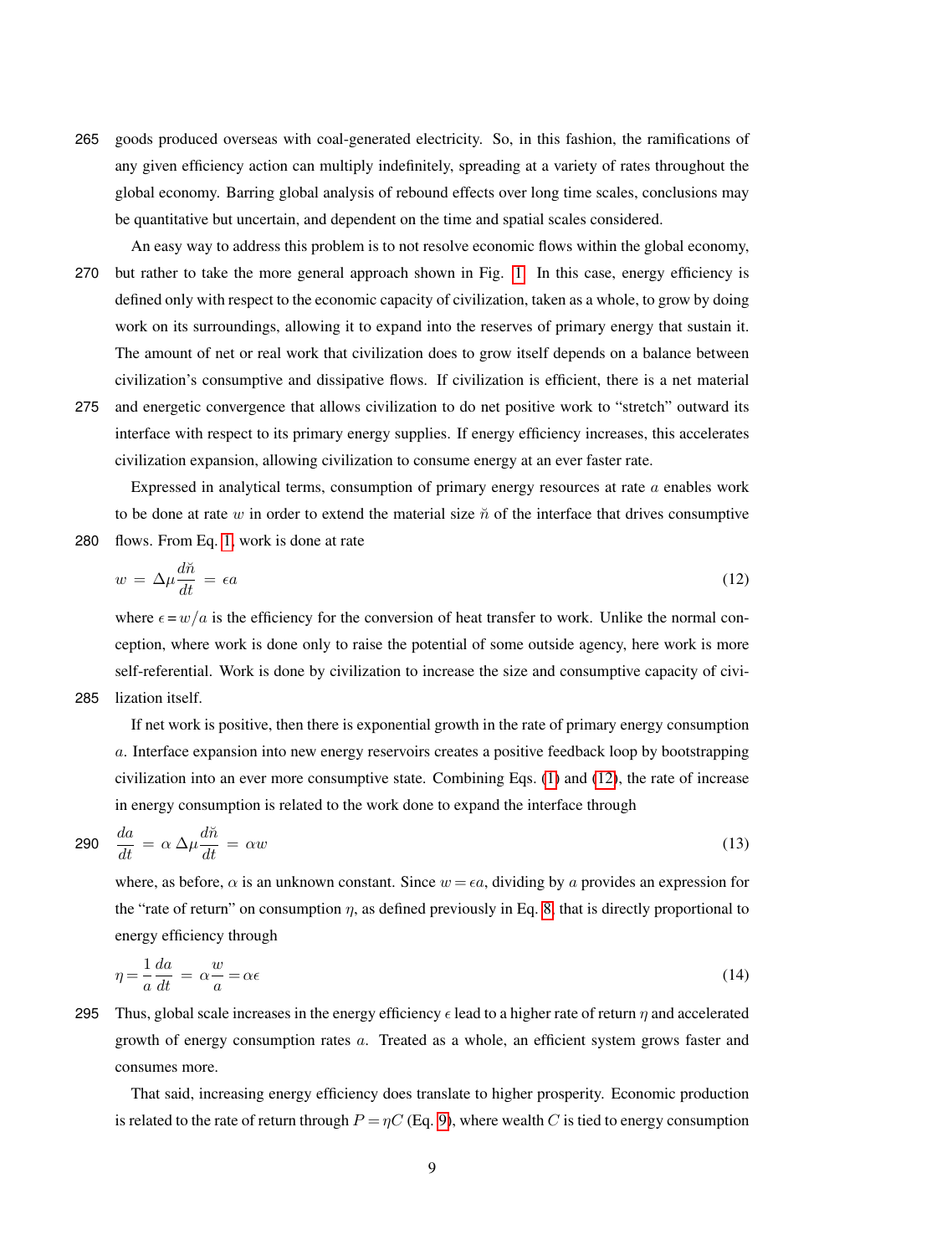300 through  $a = \lambda C$  (Eq. [2\)](#page-3-1),  $\lambda$  being an empirically measurable constant. It follows that, at global scales, the energy productivity  $P/a$  is tied to energy efficiency  $\epsilon$  through

<span id="page-9-2"></span>
$$
\frac{P}{a} = \frac{\eta}{\lambda} = \frac{\alpha}{\lambda} \epsilon \tag{15}
$$

The implication is that, at least for global economic systems, changes in energy efficiency and energy productivity are equivalent. Through Eq. [10,](#page-4-5) both accelerate GWP growth even if they do not in fact

305 lead to a decrease in overall energy consumption, as is commonly assumed [\(Pacala and Socolow,](#page-25-13) [2004;](#page-25-13) [Raupach et al., 2007\)](#page-25-0). At global scales, Jevons' Paradox holds.

The analogy here might be to a growing child, who uses the material nutrients and potential energy in food not only to produce waste but also to grow. As the child grows, it eats more food, accelerating its growth until it reaches adulthood and growth stabilizes (in which case  $\eta \simeq 0$ ). A healthy, energy

310 efficient child will grow faster than one who is sick and inefficient. A diseased child may even die (in which case  $\eta$  < 0).

These conclusions have direct bearing on global scale emissions of  $CO<sub>2</sub>$ . Just as civilization can be treated as being well-mixed over timescales relevant to economic growth, atmospheric concentrations of  $CO<sub>2</sub>$  are also well-mixed over timescales relevant to global warming forecasts. Thus, for

315 the purpose of relating the economy to atmospheric  $CO<sub>2</sub>$  concentrations, what matters is only how fast civilization as a whole is emitting  $CO<sub>2</sub>$ .

 $CO<sub>2</sub>$  emissions are primarily a by-product of energy combustion. The emission rate E is determined by the product of the global rate of energy consumption  $a$ , and the carbonization of the fuel supply defined by

$$
320 \quad c \equiv \frac{E}{a} \tag{16}
$$

where, E and a are measured quantities. It follows from Eq. [\(2\)](#page-3-1) that current rates of  $CO<sub>2</sub>$  emissions  $E$  are fundamentally coupled to wealth  $C$ , or past economic production, through

<span id="page-9-0"></span>
$$
E = \lambda c C = \lambda c \int_0^t P(t') dt'
$$
\n(17)

Drawing from statistics for  $CO<sub>2</sub>$  emissions from the Carbon Dioxide Information Analysis Center 325 [\(Marland et al., 2007\)](#page-24-6), Table [1](#page-26-0) shows that, like a and C,  $CO_2$  emissions E have approximately doubled between 1970 and 2008. Meanwhile, the value  $\lambda c = E/C$  has stayed approximately constant. Its mean value (and uncertainty in the mean) taken from the entire yearly time series is  $2.42 \pm 0.02$  ppmv atmospheric equivalent CO<sub>2</sub> per year, per thousand trillion 1990 US dollars of global wealth.

330 Note that, unlike  $\lambda$ , the carbonization c is not a fundamental property of the economic system within this framework. At least in principle, it could be more variable in the future than it has been in the recent past. Combining Eqs. [\(8\)](#page-4-2) and [\(17\)](#page-9-0), emission rates grow at rate that is determined by the growth rate of wealth and the rate of change of carbonization

<span id="page-9-1"></span>
$$
\frac{d \ln E}{dt} = \frac{d \ln C}{dt} + \frac{d \ln c}{dt} = \eta + \frac{d \ln c}{dt} \tag{18}
$$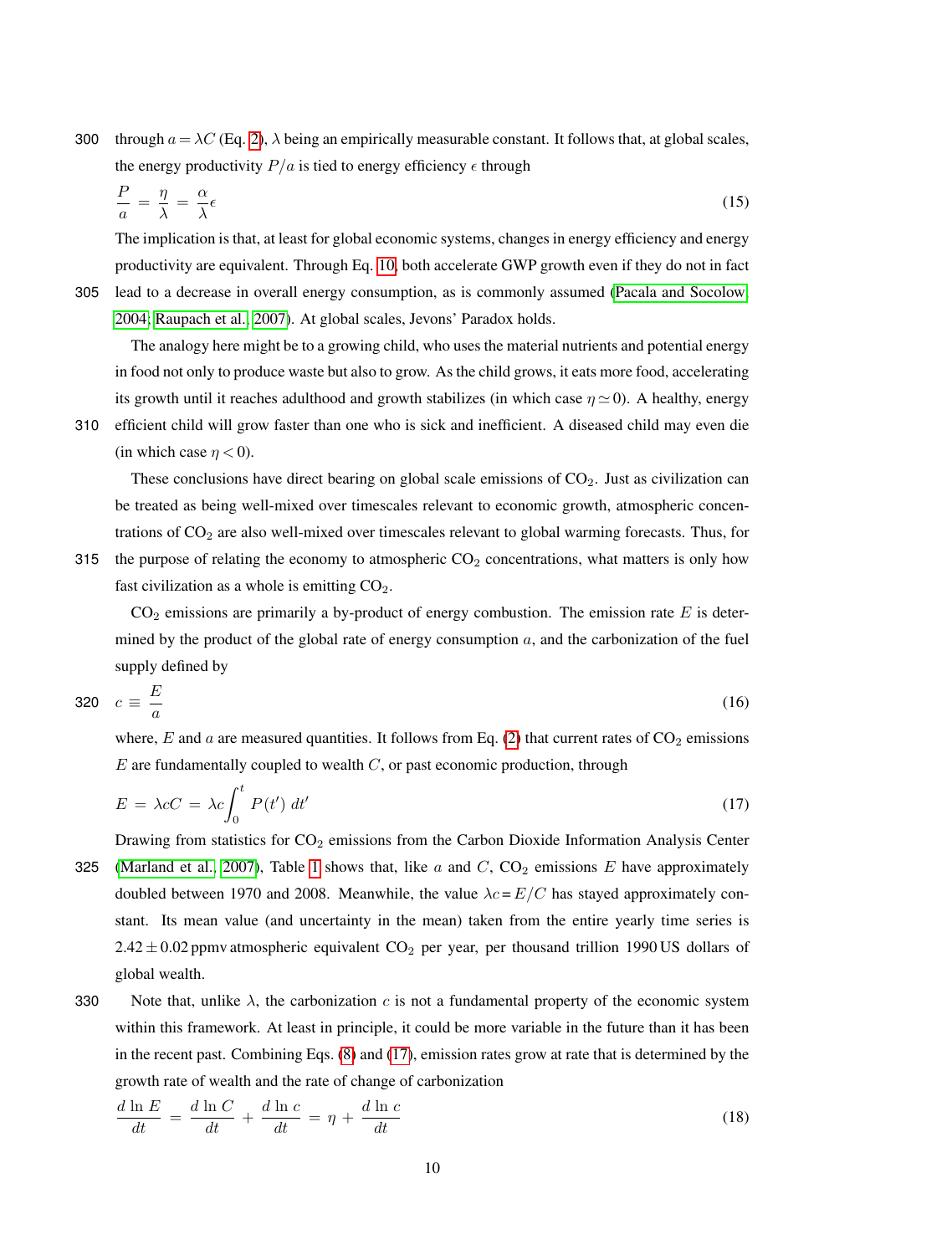- 335 The implication is that, if technological changes allow energy productivity or energy efficiency to increase, then the rate of return  $\eta$  increases and  $CO<sub>2</sub>$  emissions accelerate. This is unless decarbonization is as rapid as the rate of growth of wealth  $\eta$ . If so, then emission rates E can be stabilized. If, however, the carbonization  $c$  stays approximately constant, then  $CO<sub>2</sub>$  emissions rates  $E$  will remain fundamentally linked to global economic wealth  $C$  through the constant value of
- 340 2.42  $\pm$  0.02 ppmv of CO<sub>2</sub> emitted per year, per thousand trillion 1990 US dollars of current wealth. It can only be through an economic collapse that  $CO<sub>2</sub>$  emissions rates will decline.

#### 6 Environmentally driven economic decay

# <span id="page-10-1"></span>6.1 Accounting of inflation and decay

The broadest available measure of the inflation rate is the so-called GDP deflator, which is calculated 345 from the year-on-year increase in the prices of a very broad basket of consumer and industrial goods. Effectively, the gross domestic product becomes devalued by some inflationary fraction  $i$  that makes the "real", inflation-adjusted GDP less than its "nominal" value. Expressed for the world as a whole

<span id="page-10-0"></span>
$$
i = \frac{\text{nominal} - \text{real}}{\text{nominal}} = \frac{\text{G\hat{W}P} - \text{GWP}}{\text{G\hat{W}P}}\tag{19}
$$

While there have been a wide variety of theoretical explanations for what drives inflation, the field 350 is fluid and none have been solidly rejected [\(Parkin, 2008\)](#page-25-14). Price inflation is traditionally viewed as a simple imbalance between the monetary supply and economic output, and therefore mostly a matter for central bank control. What is less clear is why high inflation appears to have a negative effect on inflation-adjusted economic growth [\(Sarel, 1996\)](#page-25-15). There are also external forces that can create [t](#page-23-11)he initial inflationary pressure, such as an external shock to primary energy supplies [\(Bernanke](#page-23-11)

355 [et al., 1997\)](#page-23-11), and even climate change, which drives up food prices through adverse effects on crop production [\(Lobell et al., 2011\)](#page-24-7).

From the perspective of the model presented here, inflationary pressures can arise from either decreasing energy availability or increasing environmental disasters. This can be assessed because the real value or wealth of civilization is fixed to its current capacity to consume primary energy

360 resources through the constant coefficient  $\lambda$ , which has a value of 9.7 $\pm$ 0.3 milliwatts per inflation adjusted 1990 dollar: in 2008, 16.4 TW of power supported 1656 trillion 1990 US dollars of civilization worth. For interpreting inflation, this coefficient provides an anchor for assessing real economic worth, at least for civilization as a whole.

Supposing that natural disasters destroy the capacity of life and property to consume energy, 365 civilization's real value declines while plausibly keeping the availability of currency largely intact. Alternatively, while banks do not actively destroy civilization's capacity to consume energy, they might be excessively loose with currency. If so, the real currency value attached to the existing capacity to consume energy becomes diluted by an excessive availability of new currency, while real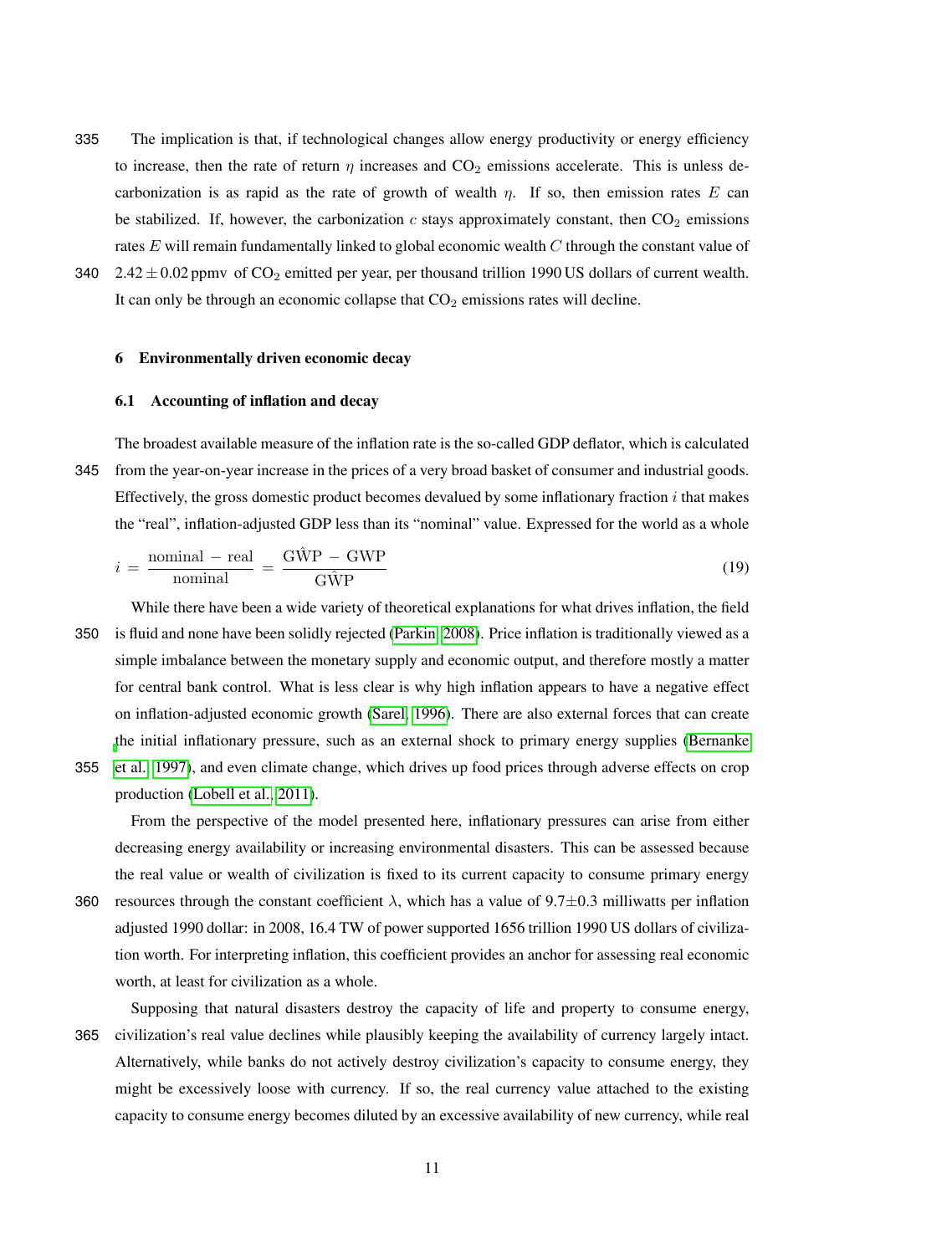wealth stays fixed. Whether banks or climate extremes initiate the action, in either case, inflation

370 should be expected to follow as a consequence of an introduced imbalance between real and nominal value. The availability of currency becomes out of proportion with the true capacity of civilization to consume primary energy supplies.

Real, inflation-adjusted wealth has been defined here by  $C = \int_0^t P dt'$  (Eq. [2\)](#page-3-1) or equivalently, the instantaneous function  $dC/dt \equiv P$  (Eq. [9\)](#page-4-3), where P is the inflation-adjusted production. Here, in 375 effect, all production is a differential addition to a generalized measure of wealth, provided it is

adjusted for inflation. This adjustment to the nominal (non-inflation-adjusted) production of wealth  $\hat{P}$  can be expressed as a sink of existing wealth  $\gamma C$ , where  $\gamma$  represents the rate at which existing wealth is being destroyed or lost due to natural decay [\(Garrett, 2011\)](#page-23-0)

<span id="page-11-0"></span>
$$
\frac{dC}{dt} \equiv P = \hat{P} - \gamma C \tag{20}
$$

380 Thus, the rate of decay is simply

<span id="page-11-6"></span>
$$
\gamma \equiv \frac{\hat{P} - P}{C} = \frac{\hat{P} - P}{\int_0^t P dt'}\tag{21}
$$

Similarly, the rate  $\beta$  at which wealth C leads to nominal production  $\hat{P}$  can be defined by

<span id="page-11-5"></span>
$$
\beta \equiv \frac{\hat{P}}{C} = \frac{\hat{P}}{\int_0^t P dt'} \tag{22}
$$

In this case, from Eq. [\(20\)](#page-11-0), the growth of wealth can be expressed as a balance between a source and 385 a sink of wealth

<span id="page-11-3"></span>
$$
\frac{dC}{dt} = (\beta - \gamma) C \tag{23}
$$

This is just an alternative expression for Eq. [\(9\)](#page-4-3) with the rate of return on wealth  $\eta$  replaced by the difference between the coefficient of nominal production  $\beta$  and the coefficient of decay  $\gamma$ 

<span id="page-11-4"></span>
$$
\eta = \beta - \gamma \tag{24}
$$

390 The advantage of applying this treatment is that it leads to a very simple expression for an inflationary pressure  $i$  in Eq. [\(19\)](#page-10-0)

<span id="page-11-2"></span>
$$
i = \frac{\int_{t}^{t + \Delta t} \left(\hat{P} - P\right) dt'}{\int_{t}^{t + \Delta t} \hat{P} dt'} = \frac{\int_{t}^{t + \Delta t} \gamma \, C dt'}{\int_{t}^{t + \Delta t} \beta \, C dt'} = \frac{\langle \gamma \rangle}{\langle \beta \rangle}
$$
\n(25)

where brackets imply a mean over the time interval of calculation  $\Delta t$ , which is normally one year. Inflation is determined by the balance between the coefficients  $\beta$  and  $\gamma$  of production and decay.<sup>[1](#page-11-1)</sup> If

$$
\gamma = \frac{\hat{P} - P}{C} \simeq \frac{P}{C} \left[ \frac{1}{P} \frac{d(\hat{P} - P)}{dt} \right] \Delta t \simeq \frac{P}{C} \frac{d \ln(\hat{P}/P)}{dt} \Delta t
$$

Effectively  $\left[d \ln \left(\hat{P}/P\right)/dt\right] \Delta t$  is the fractional inflation i over period  $\Delta t$ . Then, since  $\eta = P/C$ , it follows that  $\gamma = i\eta$ and  $\beta = \eta + \gamma = (1+i)\eta$ .

<span id="page-11-1"></span><sup>&</sup>lt;sup>1</sup>In practice, statistics for nominal and real GWP are normally provided in current and fixed-year currency, respectively, and therefore are in different units. Thus, for a given time period  $\Delta t$  (say one year),  $\gamma$  can be calculated from differences in the logarithmic rate of expansion for  $\hat{P}$  and P, noting that  $\ln(1+x) \simeq x$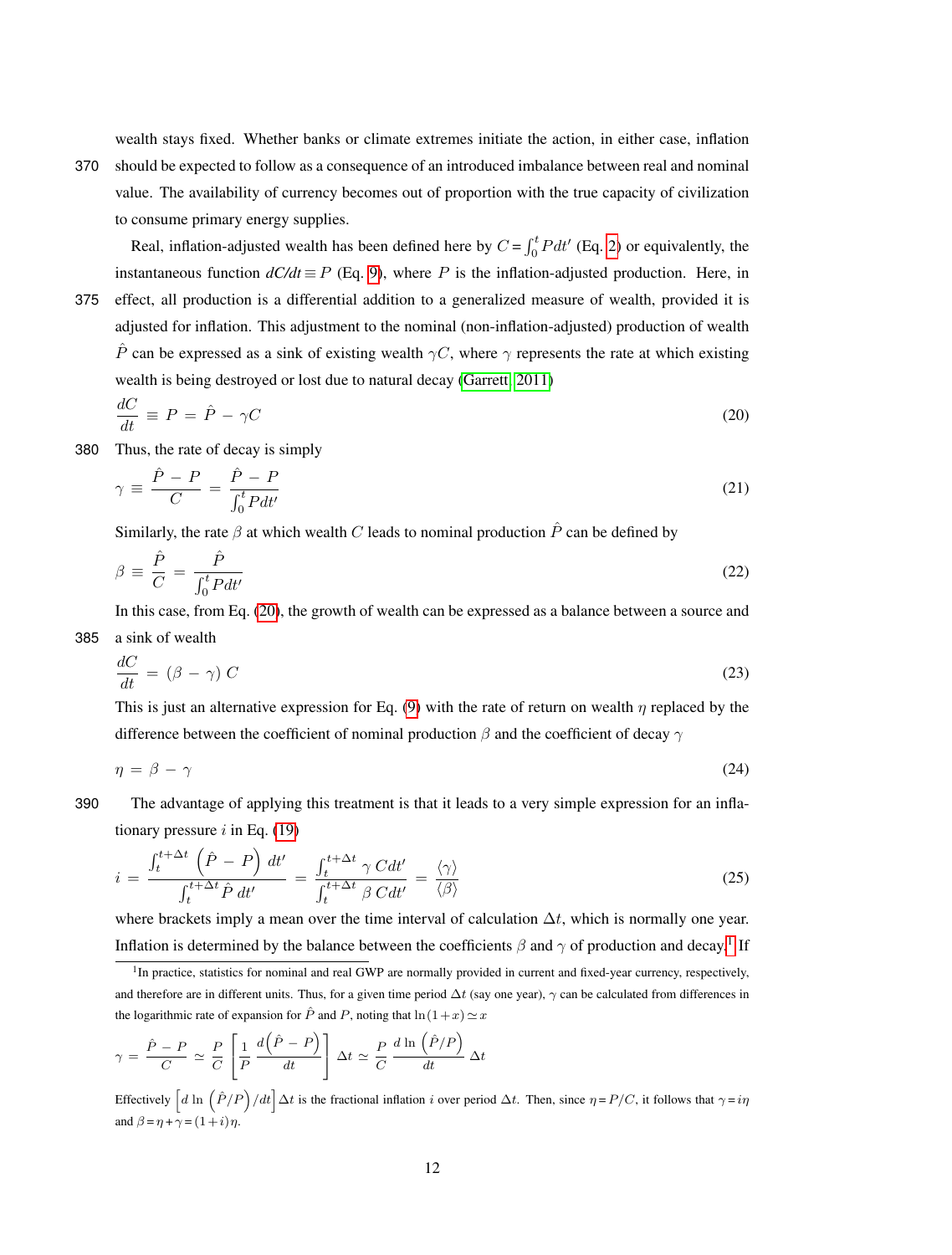395  $\Delta t$  is one year, then the quantity *i* $\Delta t$  represents the difference between nominal and real GWP.

If the coefficient of decay becomes greater than the coefficient of production, such that  $\gamma > \beta$ , then from Eq. [\(25\)](#page-11-2), *nominal* production  $\hat{P}$  may be positive, but *real* production  $P$  is negative. Discussing negative real production would seem unusual (or impossible) from a traditional economic perspective that is geared towards modeling growth. From the more physical framework described here, it

400 is simply a consequence of environmentally driven decay being so large that there are economic hyper-inflationary pressures associated with a rate  $i = \gamma/\beta$  that is greater than 100%. Historically, and on more regional levels, this is in fact a fairly common scenario. From Eq. [\(20\)](#page-11-0), *dC/dt* < 0, and total wealth is in a state of collapse.

As discussed in Appendix A, hyper-inflation and collapse can be viewed thermodynamically as 405 an interface between civilization and its energy reserves that is shrinking inwards rather than growing outwards. This means that the nominal work  $\int_{t}^{t+\Delta t} \hat{w} dt'$  that is done to grow civilization is overwhelmed by external work done on civilization through decay. Real or net work done to grow civilization  $\int_{t}^{t+\Delta t} w dt'$  turns negative and civilization enjoys no return on its energetic investment. As a whole, civilization becomes less wealthy as it becomes less able to consume primary energy

410 reserves.

A related concept is termed Energy Returned on Energy Invested (or EROI), and is becoming increasingly popular as a metric of society's capacity to exploit primary energy reserves for economic benefit [\(Murphy and Hall, 2010\)](#page-24-8). Evidence suggests that the value of EROI is declining, presumably as new energy reserves become increasingly difficult to access. In Appendix A it is shown that a 415 direct link can be drawn between the EROI concept and inflation (or the GDP deflator) discussed

here. At global scales, the value of EROI is equal to the inverse of the inflation rate.

# 6.2 Inflationary pressures and civilization resilience

The IPCC Working Group II [\(IPCC, 2007b\)](#page-24-9) has identified potential societal damages due to climate "extremes", such as droughts and floods, and "means", such as sea-level rise. These will exert 420 a negative feedback on civilization wealth such that, at some point, wealth and atmospheric  $CO<sub>2</sub>$ become intrinsically coupled because civilization is no longer able to consume and emit as it has in the past.

Based on the above arguments, it is easy to see how natural disasters are often expected to be inflationary since they represent an increase in the work done by the environment *on* civilization.

425 If the decay coefficient  $\gamma$  suddenly rises, then from Eq. [\(20\)](#page-11-0), this expands the difference between nominal and real production. From Eq. [\(25\)](#page-11-2), the shock leads to inflation and less capacity to consume energy and emit  $CO<sub>2</sub>$ .

An important point here is that, for inflationary pressures to take hold, there must be an increase not just in total damages γC, but in the *coefficient* of decay γ. Hurricane damages along the Atlantic

430 seaboard have risen over the past century, but not because of a long-term increase in hurricane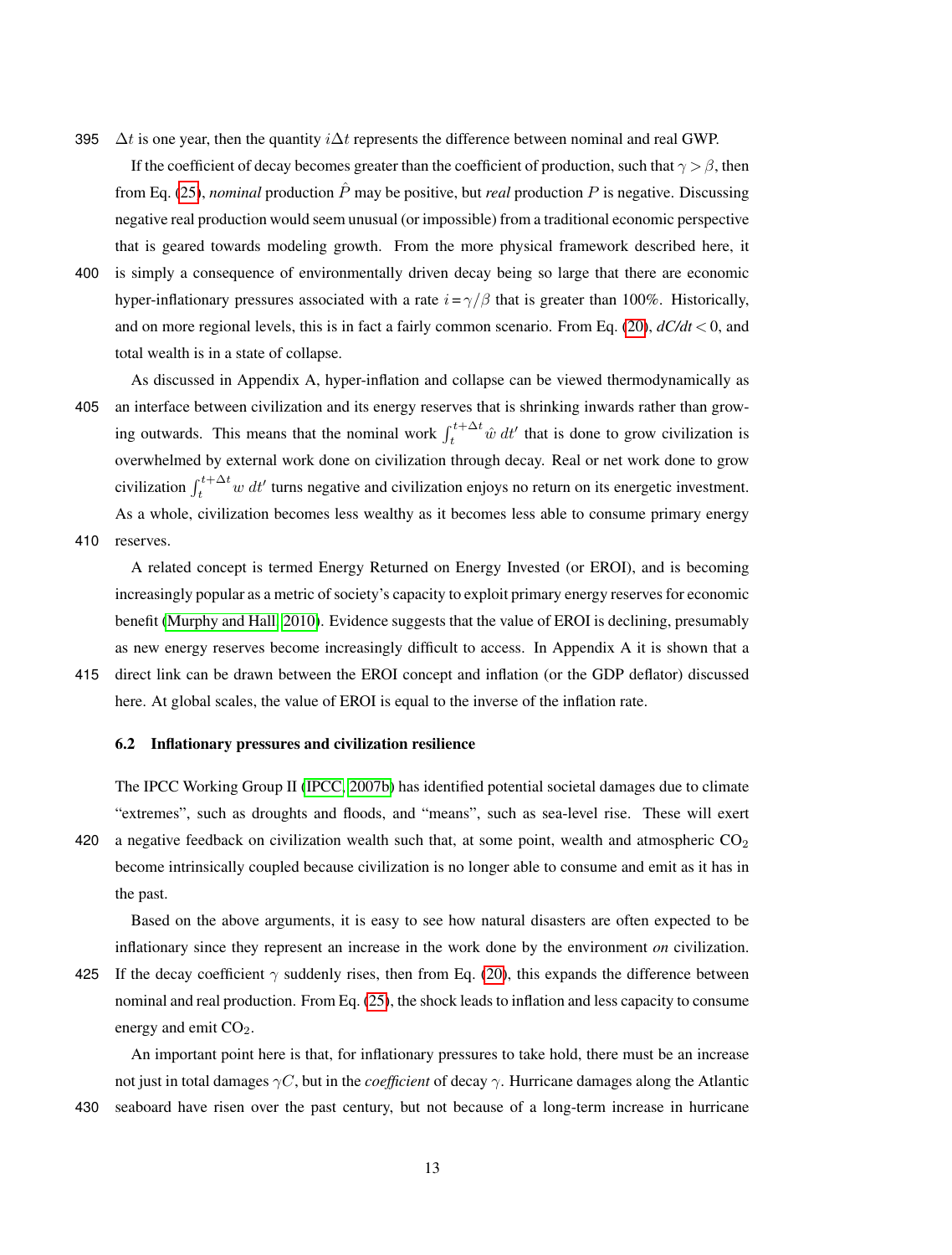intensity or frequency (i.e.,  $\gamma$ ). Rather, economic wealth C has become increasingly concentrated at the coasts [\(Pielke et al., 2008\)](#page-25-16).

What seems reasonable is to expect that the decay rate  $\gamma$  will in fact change over coming decades due to the increasingly harmful effects of global warming. Impacts will be regionally specific, but 435 extremely difficult to predict. In light of this, the approach taken here is to simplify representation

of the global economic impacts of climate change by defining a global economic "resilience" to a logarithmic increase in atmospheric  $CO<sub>2</sub>$  concentrations

<span id="page-13-1"></span>
$$
\rho = 1/(d\gamma/d \ln [\text{CO}_2]) \tag{26}
$$

If civilization's resilience is high, then the coefficient of decay  $\gamma$  responds weakly to logarithmically 440 changing  $CO<sub>2</sub>$  $CO<sub>2</sub>$  $CO<sub>2</sub>$  levels.<sup>2</sup>

There have been estimates of the regional societal and economic impacts from extremes in climate [\(Patz et al., 2005;](#page-25-17) [Leckebusch et al., 2007;](#page-24-10) [Hsiang et al., 2011\)](#page-24-11). Unfortunately, it is not entirely obvious how to appropriately scale these impacts to civilization as a whole when many of the effects of climate change will be sustained, global, and largely unprecedented. Recent statistics do not yet

- 445 provide meaningful guidance either. Figures [2](#page-29-0) and [3](#page-30-0) show no clear trends in the decay coefficient  $\gamma$  that can easily be attributed to accelerating climate change. Up until this point, the dominant signature in  $\gamma$  is only its inter-annual variability. A recent meta-analysis of disaster losses has arrived at a similar conclusion [\(Bouwer, 2011\)](#page-23-12).
- The hypothesis that is proposed here is that the effect on society of elevated levels of atmospheric  $450$  CO<sub>2</sub> will be akin to a prolonged natural disaster. From the standpoint of the economic model discussed above, the effect will be to steadily increase the coefficient of decay  $\gamma$  without changing the coefficient of nominal production  $\beta$ . From Eq. [\(25\)](#page-11-2), this will appear economically as an inflationary pressure that impedes the growth in wealth C, as described by Eq. [\(23\)](#page-11-3). In a phase space of  $[CO_2]$ and  $P$ , the trajectory of civilization will depend on the resilience  $\rho$  of civilization to elevated carbon
- 455 dioxide levels: it is our resilience that will determine the strength of climate's negative feedback on economic growth.

## 7 The Climate and Thermodynamics Economic Response Model (CThERM)

To explore the coupling between civilization and the atmosphere, the following section introduces a very simple framework for forecasting the evolution of civilization in a phase space of  $[CO<sub>2</sub>]$  and

<sup>460</sup> P, for a variety of assumed values of resilience  $\rho$ . The Climate and Thermodynamics Economic Response Model (CThERM) couples a prognostic economic model to atmospheric  $CO<sub>2</sub>$  concentrations, as illustrated in Fig. [4.](#page-31-0) The prognostic economic module has just three coupled dynamic equations

<span id="page-13-0"></span><sup>&</sup>lt;sup>2</sup>The logarithm of CO<sub>2</sub> concentrations is considered because the primary insulating gases responsible for climate warming, namely CO<sub>2</sub> and water vapor, have a longwave absorptance that varies roughly as the square root of their concentrations [\(Liou,](#page-24-12) [2002\)](#page-24-12).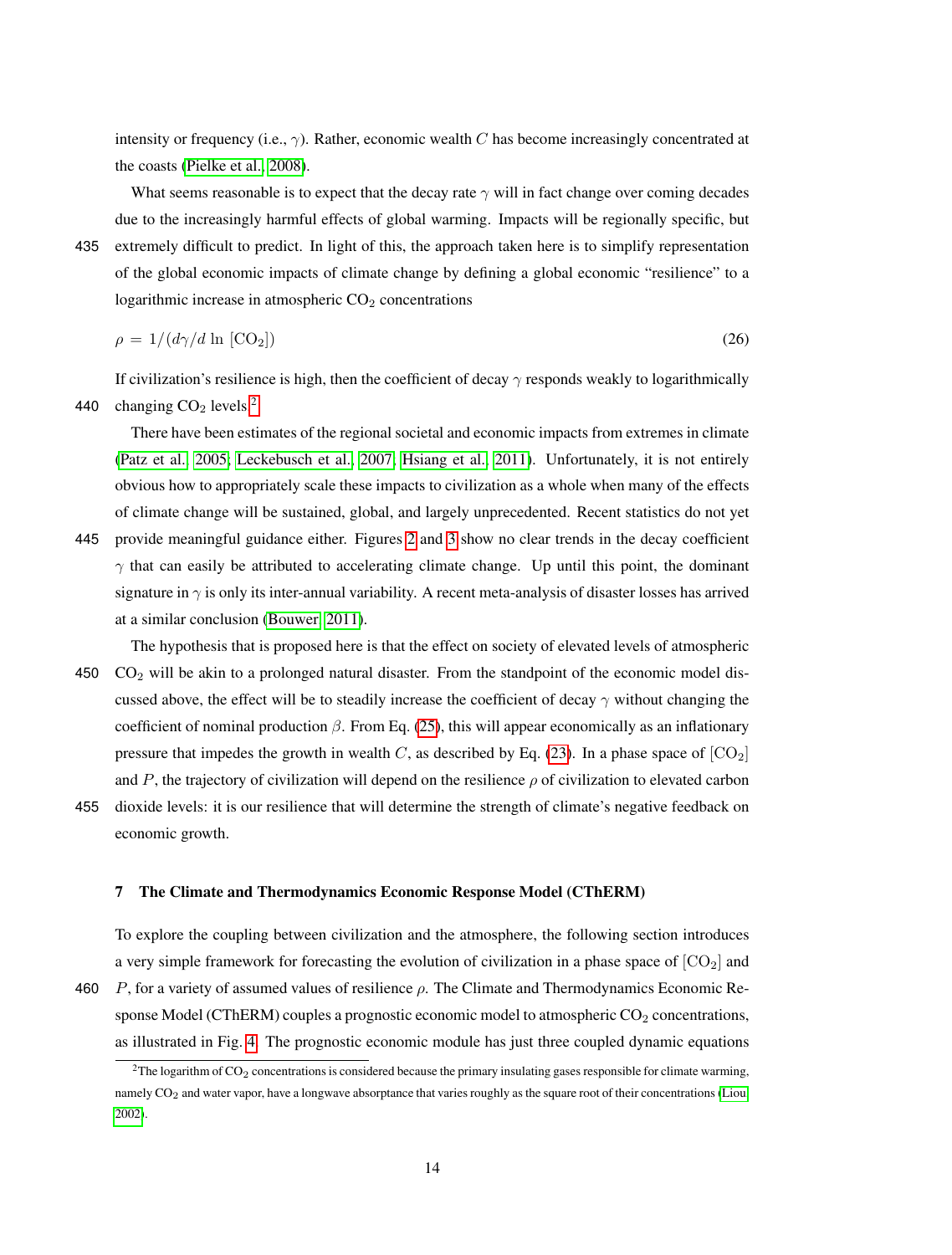for wealth C, atmospheric  $CO_2$  concentrations  $[CO_2]$ , and the rate of return  $\eta$ . From Eq. [\(8\)](#page-4-2), wealth grows at rate

<span id="page-14-0"></span>
$$
465 \quad \frac{dC}{dt} = \eta C \tag{27}
$$

The balance between anthropogenic emissions  $E = \lambda cC$  (Eq. [17\)](#page-9-0) and natural sinks is

<span id="page-14-3"></span>
$$
\frac{d\left[\text{CO}_2\right]}{dt} = E - \sigma \Delta \left[\text{CO}_2\right] \tag{28}
$$

where  $E = \lambda cC$  (Eq. [17\)](#page-9-0) and  $\sigma$  is an assumed linear sink rate on perturbations  $\Delta [CO_2] = [CO_2] [CO<sub>2</sub>]<sub>0</sub>$  above some preindustrial baseline. For convenience, here it is assumed that the 470 CO<sup>2</sup> emissions are instantly diluted in the total atmospheric mass [\(Trenberth, 1981\)](#page-25-18) such that

1 ppmv atmospheric  $CO_2 = 2.13$  Pg emitted carbon. Thus c is expressed in units of ppmv atmospheric  $CO<sub>2</sub>$  emitted by civilization per Joule of energy consumption.

The modeling approach here is aimed at the simplest of possible approaches. In reality, the carbon cycle is much more complicated than can be easily justified by a linear sink model [\(Cox et al., 2000;](#page-23-13) 475 [Canadell et al., 2007\)](#page-23-2). That said, even the current magnitude of the  $CO<sub>2</sub>$  sink is not well constrained (Le Quéré et al., [2003\)](#page-24-13). Given current uncertainties, assuming a linear sink that is in line with current observations appears to provide long-range forecasts of  $[CO<sub>2</sub>]$  that are in good agreement with far

more sophisticated models. More detailed discussion is presented in Sect. [7.3](#page-16-0) and Appendix C.

<span id="page-14-1"></span>From Eqs. [\(24\)](#page-11-4) and [\(26\)](#page-13-1), the rate of return  $\eta$  changes at a rate given by

$$
480 \quad \frac{d\eta}{dt} = \frac{d\beta}{dt} - \frac{1}{\rho} \frac{d\ln[\text{CO}_2]}{dt} \tag{29}
$$

Model trajectories in wealth  $C$  and atmospheric carbon dioxide concentration evolve subject to initial conditions in  $[CO_2]$ , C,  $\beta$  and  $\gamma$ . Note that global production P is a diagnostic quantity given by Eq. [\(9\)](#page-4-3).

The prognostic CThERM model expressed by Eqs. [\(27\)](#page-14-0) to [\(29\)](#page-14-1) is incomplete because it lacks 485 prognostic equations for the carbonization of the world's wealth  $c = E/(\lambda C)$  (Eq. [17\)](#page-9-0) and the coefficient of nominal production  $\beta = \hat{P}/C$  (Eq. [22\)](#page-11-5). A more sophisticated model will need to address the evolution of these terms.<sup>[3](#page-14-2)</sup>

A hindcast simulation that illustrates the accuracy of the model framework is shown in Fig. [5.](#page-32-0) The hindcast is initialized in 1985 and, based on results shown in Fig. [2,](#page-29-0) it is assumed that  $d\gamma/dt = 0$ 490 and that dβ/*dt* evolves on a linear trajectory that is consistent with what is observed for the period

between 1970 and 1984. A linear fit for dβ/*dt* during this initialization time period is 0.017% yr<sup>−</sup><sup>1</sup> per year with a 95% confidence limit of ±0.01% yr<sup>−</sup><sup>1</sup> per year. A second source of uncertainty is

<span id="page-14-2"></span><sup>&</sup>lt;sup>3</sup>In principle, the evolution of  $\beta$  is governed by two factors, as illustrated in Fig. [1.](#page-28-0) As civilization or any other system grows, it depletes known available energy reservoirs; at the same time, it expands into new reservoirs that were previously unavailable or unknown. Past bursts in growth in  $\eta = \beta - \gamma$  are seen to have occurred around 1880 and 1950, perhaps due to a sudden increase in availability of important new oil reservoirs [\(Garrett, 2011\)](#page-23-0). Presumably the future availability of energy reservoirs will influence the value of c as well [\(Sorrell et al., 2010\)](#page-25-19).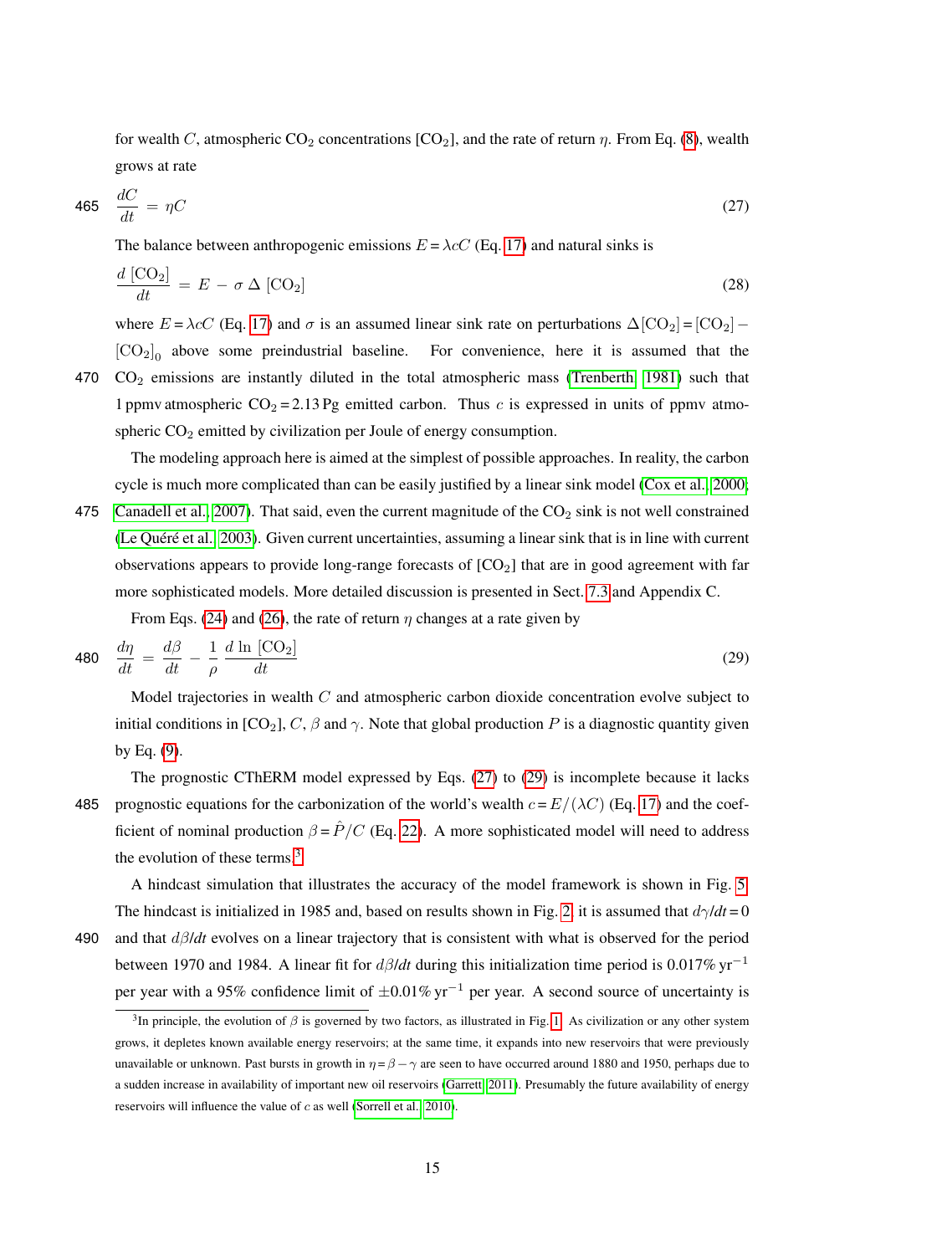associated with the CO<sub>2</sub> sink coefficient  $\sigma$ , which is estimated to have a value of 1.55 ± 0.75 % yr<sup>-1</sup> (Appendix B).

- 495 Figure [5](#page-32-0) shows that, with these assumptions, the mid-range of hindcasts over a 23 year period between 1985 and 2008 faithfully reproduces both the timing and magnitude of observed changes in atmospheric  $CO<sub>2</sub>$  concentrations and global economic production P. The implication is that, even though the model that is used is extremely simple, it is nonetheless able to make accurate multi-decadal forecasts for the coupled growth of the global economy and atmospheric composition.
- 500 Furthermore, it suggests some ability of the model to explore thermodynamically constrained forecasts in a space of P and  $[CO_2]$  for a range of hypothetical values of civilization resilience  $\rho$  and decarbonization rates −d ln c/*dt*.

As discussed previously, there is no good guidance yet for what a suitable choice for the resilience  $\rho$  might be, and no prognostic model is included here for forecasting the evolution of either

505 carbonization c or the nominal productivity coefficient  $\beta$ . Thus, while the CThERM model is thermodynamically constrained, it can still only provide forecasts for a range of hypothetical scenarios in these parameters. In what follows, two main categories of scenarios are considered.

## 7.1 Forecast scenario A: no decarbonization

The first scenario that is considered here is simply to assume that for the remainder of this century, 510 there will be no further decarbonization, and that the coefficient of nominal production will remain stagnant (i.e.,  $d c/dt = 0$  and  $d\beta/dt = 0$ ). Figure [6](#page-33-0) shows examples of forecasts for these conditions for the years between 2009 and 2100. Also shown for historical reference are past measurements between 1 AD and 2008 (Appendix C).

For this scenario, a range of resilience sub-scenarios can be considered. If civilization is so re-515 silient that it is unaffected by elevated  $CO<sub>2</sub>$  levels, then the world economy P sustains recent growth rates of 2.2% per year. By 2100, it increases by nearly an order of magnitude to a value of nearly 300 trillion 1990 dollars per year. The accumulated production of wealth  $C \equiv \int_0^{2100} P dt'$  corresponds to an increase in rates of energy consumption  $a = \lambda C$  from 16 TW in 2008 to 126 TW in year 2100. Absent any decarbonization, the accumulated and accelerating emissions push  $CO<sub>2</sub>$  levels

520 above 1100 ppmv.

If, however, civilization has an extremely low resilience to elevated  $CO<sub>2</sub>$  levels, then the decay coefficient  $\gamma$  increases by 5% yr<sup>-1</sup> per CO<sub>2</sub> doubling. Eventually, the decay coefficient exceeds the coefficient of nominal production  $\beta$ . In this case, economic production shrinks due to the impacts of climate change. Well before the year 2100, the inflationary pressure exceeds 100%: real GDP is

525 negative and civilization is in a phase of collapse. However, even in this scenario, energy consumption rates peak at 89 TW in 2056 and although they fall to 21 TW in year 2100, they still exceed current levels. Because rates of energy consumption remain high, even with rapid and immediate civilization collapse,  $CO<sub>2</sub>$  levels still continue their rise to approximately 600 ppmv by year 2100.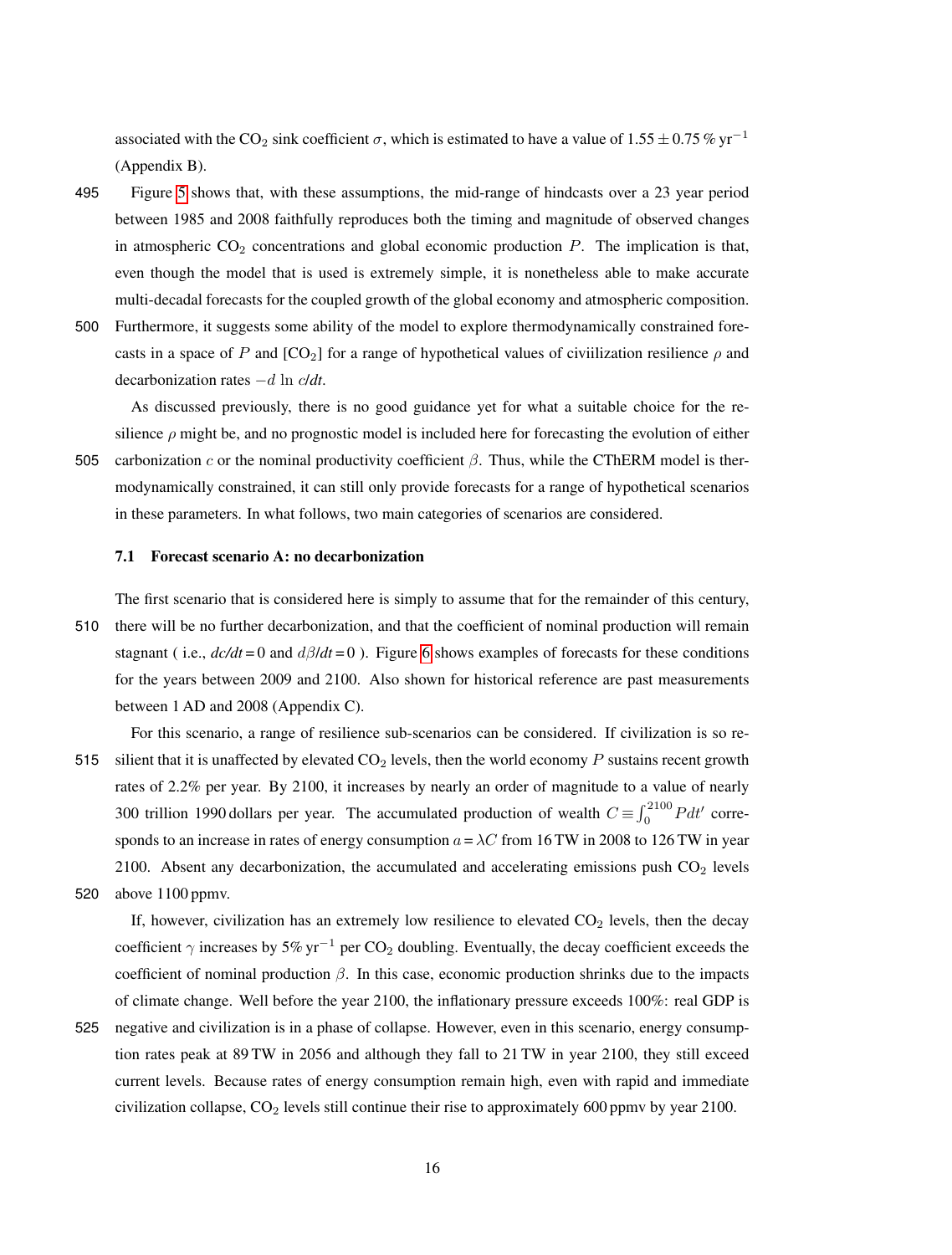What is perhaps most striking when looking at these forecasts is that we can expect some ex-530 traordinarily rapid near-term changes in the global economy and atmospheric composition. For any plausible resilience condition, atmospheric  $CO<sub>2</sub>$  concentrations and civilization GWP will change by as much in the next 40 years as they have in the past two thousand.

#### 7.2 Forecast scenario B: rapid decarbonization

- Although there is no evidence that civilization is in fact decarbonizing [\(Raupach et al., 2007\)](#page-25-0), one 535 can imagine for the sake of illustration a second forecast scenario shown in Fig. [7](#page-34-0) in which  $\beta$  stays constant, but the carbonization of civilization  $c$  drops extremely rapidly. Supposing that carbonization c halves in just 50 years, the value of c ends up 73% lower in 2100 than it is at present. This is highly imaginary, of course. If nothing else, no consideration is made here of the costs of decarbonizing that would be involved. These would presumably act to lower  $\beta$  and be an inflationary
- 540 pressure themselves (Eq. [25\)](#page-11-2). However, it is worth considering because, for one, it illustrates how extremely rapid decarbonization would need to be to lower  $CO<sub>2</sub>$  concentrations to something that [o](#page-23-1)nly moderately exceeds the 450 ppmv levels that might be considered to be "dangerous" [\(Hansen](#page-23-1) [et al., 2007\)](#page-23-1). If civilization's resilience to climate change is extremely low, then only a combination of rapid civilization collapse and high decarbonization comes close to achieving a 450 ppmv goal.
- 545 Otherwise, if civilization's resilience to climate change is extremely high, then emissions increase from 3.95 ppmv equivalent per year in 2008 to 8.64 ppmv per year in 2100.

The reason why even rapid decarbonization still corresponds with increasing emissions rates is that it has the side benefit of aiding economic health and growth. By slowing growth in  $CO<sub>2</sub>$  concentrations, the worst impacts of future climate change are constrained. Energy consumption is

550 fundamentally linked to the size of civilization through the constant  $\lambda$  (Eq. [11\)](#page-4-4). Thus, any improvement to economic wealth corresponds to increased energy consumption and more rapid growth in  $CO<sub>2</sub>$  emissions (Eq. [18\)](#page-9-1).

It is counter-intuitive, but comparing two scenarios with very low resilience to climate change, energy consumption rates rise about twice as fast with rapid decarbonization as with no decarboniza-

555 tion. The reason is that decarbonization aids society health by limiting global warming. Better health means greater energy consumption, which then leads to a partial offset of any environmental gains that came from decarbonizing in the first place.

# <span id="page-16-0"></span>7.3 Comparison with SRES scenarios

Figures [6](#page-33-0) and [7](#page-34-0) include for comparison's sake the phase space of  $P$  and  $CO<sub>2</sub>$  concentrations that are 560 employed in several well-known IPCC Special Report on Emissions Scenarios (SRES) illustrative marker scenarios [\(IPCC, 2007a;](#page-24-14) [Manning et al., 2010\)](#page-24-15). These scenarios provide statistics through 2100 for global GWP in 1990 MER US dollars along with global  $CO<sub>2</sub>$  emission rates from fossil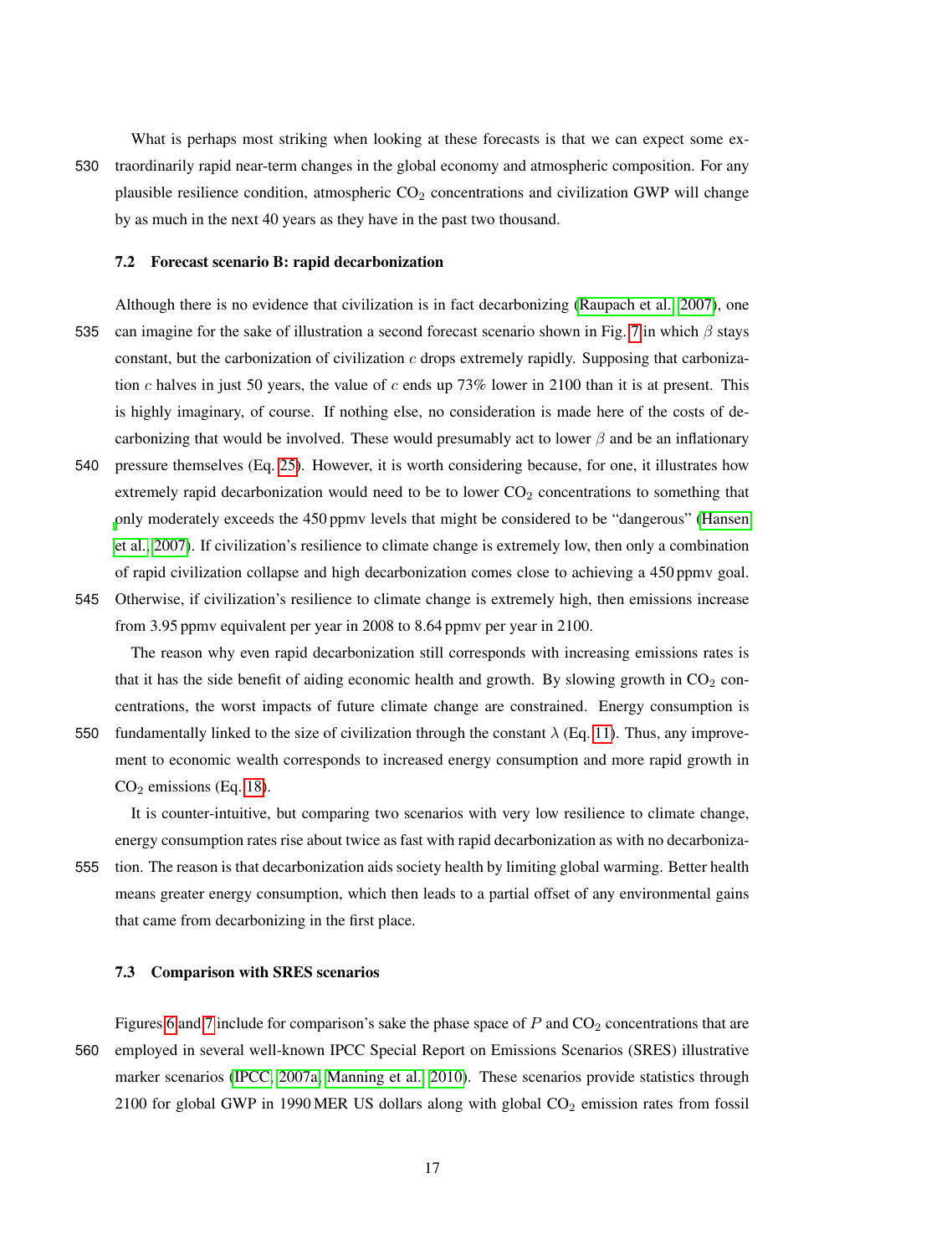fuel combustion. For the sake of consistency with CThERM calculations, atmospheric  $CO<sub>2</sub>$  concentrations are calculated from the second CThERM equation given by Eq. [\(28\)](#page-14-3). Across the scenarios,

- 565 calculated trajectories in  $CO<sub>2</sub>$  concentration perturbations are lower than those presented in the IPCC Third Report for the same emission rates, but calculated using the sophisticated "Bern" carbon cycle model [\(Joos et al., 1996\)](#page-24-16). Part of this discrepancy may be because no consideration is made for the small additional perturbations in anthropogenic  $CO<sub>2</sub>$  emissions that come from future non-fossil fuel sources. But also, no account is made for possible future saturation of  $CO<sub>2</sub>$  sinks (Le Quéré et al.,
- 570 [2007\)](#page-24-17). Regardless, the agreement is still sufficiently favorable to support using the extremely simple CO<sup>2</sup> sink model in Eq. [\(28\)](#page-14-3) as an accessible, if conservative, substitute for the more sophisticated approaches used by the IPCC.

The comparisons between the CThERM and SRES scenarios are grouped according to whether or not decarbonization is included in the forecasts. CThERM trajectories in Fig. [6](#page-33-0) include no de-

- 575 carbonization, and are paired with the A1F1 and A2 scenarios. These two SRES storylines are both based on a fossil-fuel reliant economy, while A1F1 has faster economic growth. For contrast, the CTheRM trajectories in Fig. [7](#page-34-0) do include decarbonization, and are paired with the A1T, B1 and B2 scenarios. These storylines all include a switch to less carbon intensive fuels, but with a range of speeds of economic development.
- 580 Regardless of the precise scenario that is considered, there is a basic difference between the CThERM forecasts and the SRES scenarios. Each SRES scenario greatly underestimates how much atmospheric  $CO<sub>2</sub>$  concentrations will rise for a given level of global GWP. Or, put another way, SRES scenarios produce an unphysical overestimate of the wealth society can have while maintaining  $CO<sub>2</sub>$  levels below some nominal threshold. For example, the "environmentally sustainable"
- 585 B1 scenario suggests that a  $CO<sub>2</sub>$  level below 500 ppmv is plausible by the end of this century, while maintaining a GWP of 360 Trillion 1990 US dollars per year. The CThERM results suggest that this combination simply cannot happen because, even with rapid decarbonization, sustaining this level of economic activity would require too much energy consumption. It is only with rapid decarbonization and civilization collapse that such  $CO<sub>2</sub>$  concentrations can be attained.
- 590 Perhaps the basic reason that there is a mismatch between the CThERM and SRES scenarios is that the SRES scenarios are based on an assumption that increases in energy efficiency will lower the amount of  $CO<sub>2</sub>$  emitted for a given amount of economic activity. The thermodynamic and observational analysis described here and in [Garrett](#page-23-0) [\(2011\)](#page-23-0) indicate that the opposite should be expected to hold. From Eq. [\(14\)](#page-8-1), gains in efficiency  $\epsilon$  accelerate CO<sub>2</sub> emissions by accelerating civiliza-
- 595 tion's capacity to access primary energy reservoirs. While, increasing efficiency may also lead to a higher GWP (Eq. [15\)](#page-9-2), feedbacks in the economic system make it impossible to decouple the energy consumption from economic well-being.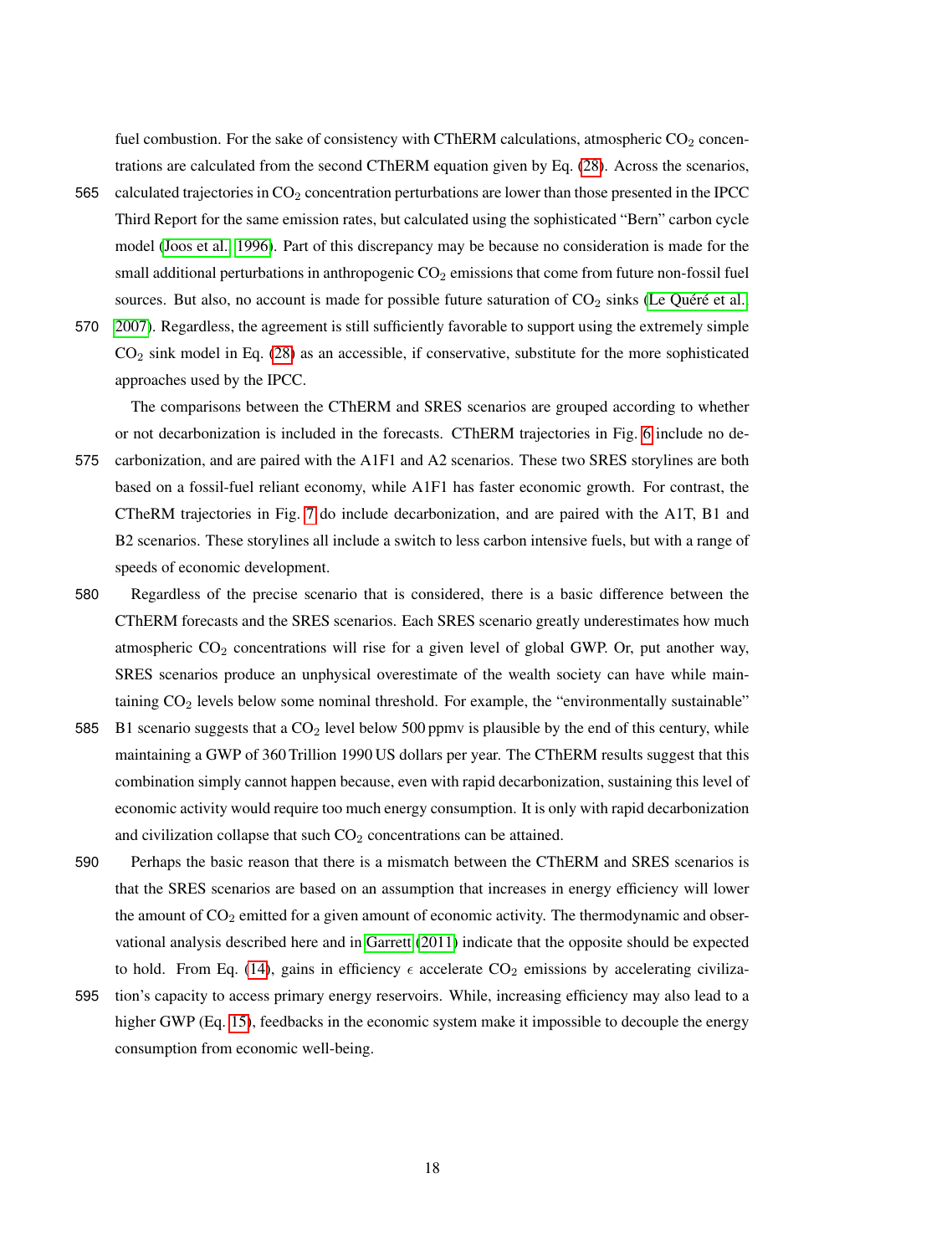## 8 Conclusions

This study builds on a key result presented in a prior article [\(Garrett, 2011\)](#page-23-0), that civilization 600 wealth and global rates of primary energy consumption are tied through a constant value of  $\lambda = 9.7 \pm 0.3$  mW per 1990 US dollar. On this basis, a very simple prognostic model (CThERM) is introduced for forecasting the coupled evolution of the economy and atmospheric  $CO<sub>2</sub>$  concentrations. While the model in its basic form has just three prognostic equations, it nonetheless provides accurate multi-decadal hindcasts for global world production and atmospheric concentrations of

605 CO<sub>2</sub>.

The much more sophisticated formulations commonly used in Integrated Assessment Models can have hundreds of equations. In part this is required to forecast regional variations of specific societal indicators such as population or standard of living. The argument made here and in [Garrett](#page-23-0) [\(2011\)](#page-23-0) is that, at the global scales relevant to atmospheric composition, such complexity is largely unnec-

610 essary. Both the global economy and atmospheric  $CO<sub>2</sub>$  can be considered to be "well-mixed", and they both are constrained by the global rate of primary energy consumption.

One implication of this result is that global warming should be expected to manifest itself economically as a growing gap between the nominal and inflation-adjusted GWP. Environmental pressures erode a material interface that enables civilization to consume the primary energy resources it

- 615 requires. Normally, this erosion is more than offset by increasing access to primary energy reservoirs; in fact, it is an increasing access to energy supplies that has enabled a positive (and growing) inflation-adjusted gross world product, and has led to the generally high standard of living we enjoy today. However, in a global warming scenario, it can be expected that environmental pressures will increase, and these will act to slow growth in energy consumption. Fiscally, this will appear as an
- 620 inflationary drag on the growth of economic wealth. Ultimately, it is conceivable that it will push civilization towards an accelerating decline.

Another implication is that the commonly used IPCC SRES scenarios make unphysical underestimates of how much energy will be needed to be consumed, and  $CO<sub>2</sub>$  emitted, to sustain prosperity growth. At the globally relevant scales, energy efficiency gains accelerate rather than reduce en-

625 ergy consumption gains. They do this by promoting civilization health and its economic capacity to expand into the energy reserves that sustain it.

Reductions in  $CO<sub>2</sub>$  emissions can be achieved decarbonizing civilization's sources of fuel. But this has an important caveat. Decarbonization does not slow  $CO<sub>2</sub>$  accumulation by as much as might be anticipated because it also alleviates the potential rise in atmospheric  $CO<sub>2</sub>$  concentrations. If

630 decarbonization leads to fewer climate extremes, then economic wealth is supported, and because wealth is tied to energy consumption through a constant, consumptive growth partly offsets the anticipated  $CO<sub>2</sub>$  emission reductions. Ultimately, civilization appears to be in a double-bind with no obvious way out. Only a combination of extremely rapid decarbonization and civilization collapse will enable CO<sub>2</sub> concentrations to be stabilized below the 450 ppmv level that might be considered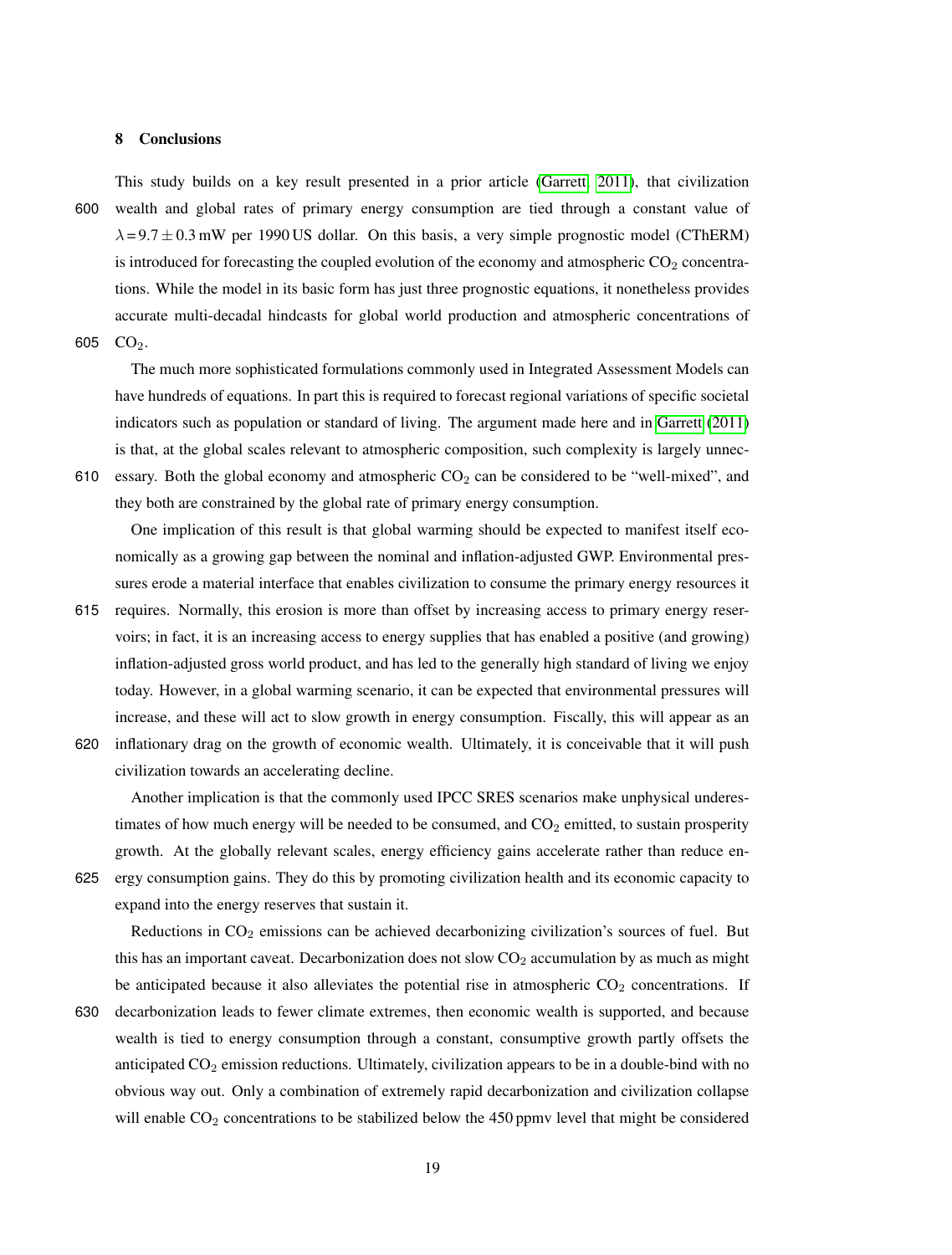# Appendix A

# Thermodynamic accounting of decay

The fiscal arguments for inflation discussed in Section [6.1](#page-10-1) can be represented within the context of 640 the generalized thermodynamic framework illustrated in Fig. [1.](#page-28-0) Global wealth can be related to thermodynamic flows through the constant  $\lambda$ , as framed by Eq. [\(11\)](#page-4-4) and validated through observations (Table [1\)](#page-26-0). From Eq. [\(12\)](#page-8-0), thermodynamic work w can be defined as the net growth rate in an interface with potential difference  $\Delta G$  and number of material units  $\tilde{n}$ . The interface drives downhill thermodynamic flows at rate  $a = \alpha \Delta G = \tilde{n} \Delta \mu$ , where  $\Delta \mu$  is a fixed potential jump per unit matter.

645 Thus, from Eq. [\(8\)](#page-4-2), thermodynamic work is done by civilization to expand the interface at rate

<span id="page-19-3"></span>
$$
w = \frac{d\Delta G}{dt} = \Delta \mu \frac{d\tilde{n}}{dt} \tag{A1}
$$

Equation [\(8\)](#page-4-2) dictates that, since  $\lambda$  is a constant, the rate of return  $\eta$  applies equally to thermodynamic flows a, the size of the potential difference at the interface that drives flows  $\Delta G$ , and wealth C. It follows that the thermodynamic analog for the economic growth equations given by Eqs. [\(20\)](#page-11-0) or [\(23\)](#page-11-3)

650 is

<span id="page-19-2"></span>
$$
\frac{d\Delta G}{dt} = \eta \Delta G = \hat{w} - \gamma \Delta G = (\beta - \gamma) \Delta G \tag{A2}
$$

What this expresses is the details of how the interface shown in Figure [1](#page-28-0) grows. Civilization grows by doing "nominal" work to stretch the interface driving flows outward at rate  $\hat{w} = \beta \Delta G$ . By extension of Eq. [\(6\)](#page-4-0), nominal work is the thermodynamic expression of nominal economic production through

<span id="page-19-0"></span>
$$
655 \quad \hat{P} = \frac{\alpha \,\hat{w}}{\lambda} = \frac{\alpha}{\lambda} \,\beta \,\Delta G \tag{A3}
$$

However, it is only the "real" portion of work  $w = d\Delta G/dt$  that contributes to the net or real rate of interface growth: for real growth to occur, nominal work  $\beta \Delta G$  must be sufficiently rapid to overcome natural decay  $\gamma \Delta G$ . Thus, real production P is related the size of the interface  $\Delta G$ through

<span id="page-19-1"></span>
$$
660 \quad P = \frac{\alpha w}{\lambda} = \frac{\alpha}{\lambda} \left(\beta - \gamma\right) \Delta G \tag{A4}
$$

Expressed in this fashion, real economic production is a balance between two opposing thermodynamic forces shown in Figure [1.](#page-28-0) There is an interface that connects civilization to available energy reservoirs. Flow across this interface arises from a consumption of primary energy resources. By consuming energy, civilization both sustains its current size and does nominal work to "stretch" out-665 ward the size of the interface at rate  $\beta$ . As the interface grows, it makes previously innaccessible or

unknown reservoirs of high potential energy (such as oil, coal, uranium, etc.) newly available. It is

20

by consuming and doing work that consumption accelerates.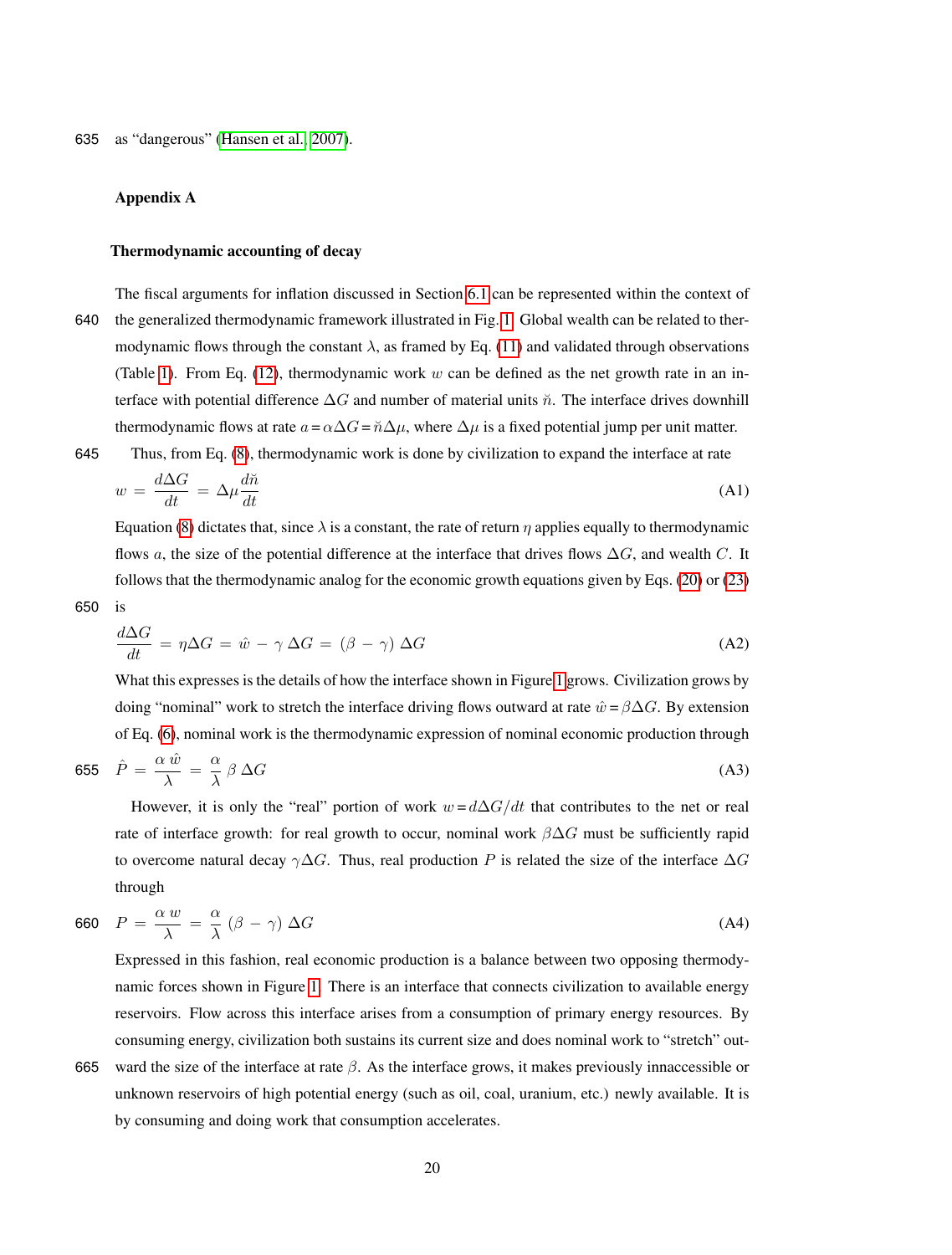However, this stretching only drives "nominal" growth. "Real" growth takes into account environmental pressures that erode the interface at rate  $\gamma$ . Such "predation" of civilization by the

670 environment is due to a loss of matter as things fall apart. There are many forms of material loss. Photons are radiated through thermal heat loss; mass falls down due to gravitation, and electrons are redistributed due to chemical reactions. What matters from civilization's perspective is that this constant loss of material hinders gains from nominal work  $\hat{w}$ . This slows the growth of the interface  $\Delta G = \Delta \mu \tilde{n}$  that drives flows, and consequently it dampens growth in energy consumption a and

675 wealth  $C$ . Due to material loss, only net or real work is done at rate  $w$ .

Thus, from Eqs. [A3](#page-19-0) and [A4,](#page-19-1) the thermodynamic form of the expression for economic inflation given by Eq. [25](#page-11-2) is

<span id="page-20-0"></span>
$$
i = \frac{\int_{t}^{t + \Delta t} \left(\hat{P} - P\right) dt'}{\int_{t}^{t + \Delta t} \hat{P} dt'} = \frac{\int_{t}^{t + \Delta t} \left(\hat{w} - w\right) dt'}{\int_{t}^{t + \Delta t} \hat{w} dt'} = \frac{\int_{t}^{t + \Delta t} \gamma \Delta G dt'}{\int_{t}^{t + \Delta t} \beta \Delta G dt'} = \frac{\langle \gamma \rangle}{\langle \beta \rangle}
$$
(A5)

As a note, a direct link can be drawn here to the increasingly popular concept of Energy Returned 680 on Energy Invested (EROI) [\(Murphy and Hall, 2010\)](#page-24-8). The dimensionless EROI factor expresses how much energy society is able to recoup for consumption, relative to the amount of energy it must expend to access the energy. A point that is sometimes made is that the EROI is declining as new oil reserves become increasingly difficult to discover.

Here, the real rate of doing work w is defined as the expansion in the potential gradient  $\Delta G$ , where 685 the potential drives the flows of energy to society at rate  $a$ . Real work expands energy consumption at rate  $da/dt = \alpha w = \alpha d\Delta G/dt$  (Eq. [13\)](#page-8-2). From Eq. [A2,](#page-19-2) civilization expansion is positive if there is a convergence of flows and the amount of potential energy that must be "expended" in an effort to grow civilization energy consumption  $\int_{t}^{t+\Delta t} \alpha \gamma \Delta G dt'$  is less than the increase in the amount of potential energy that becomes newly available to be "consumed"  $\int_{t}^{t+\Delta t} \alpha \beta \Delta G dt'$ . Thus, the EROI 690 concept is expressible thermodynamically as

$$
EROI = \frac{Energy Consumption Gain}{Energy Expenditure} = \frac{\int_{t}^{t + \Delta t} \hat{w} dt'}{\int_{t}^{t + \Delta t} (\hat{w} - w) dt'} = \frac{\int_{t}^{t + \Delta t} \alpha \beta \Delta G dt'}{\int_{t}^{t + \Delta t} \alpha \gamma \Delta G dt'} = \frac{\langle \beta \rangle}{\langle \gamma \rangle} \quad (A6)
$$

Since this is just the inverse of Eq. [A5,](#page-20-0) the EROI is inversely tied to inflationary pressures through

$$
i = \frac{1}{\text{EROI}}\tag{A7}
$$

For example, a global EROI of 20 calculated over a given time period  $\Delta t$ , corresponds to a corre-

695 sponding inflationary pressure of 5%. If global civilization ever gets to the point that it expends as much energy during the extraction process as it is able to consume in return, then the inflationary pressure is 100%, the EROI value is unity and civilization wealth  $C$  is on the verge of tipping into collapse. Any expansion work that civilization does serves only to maintain a standstill.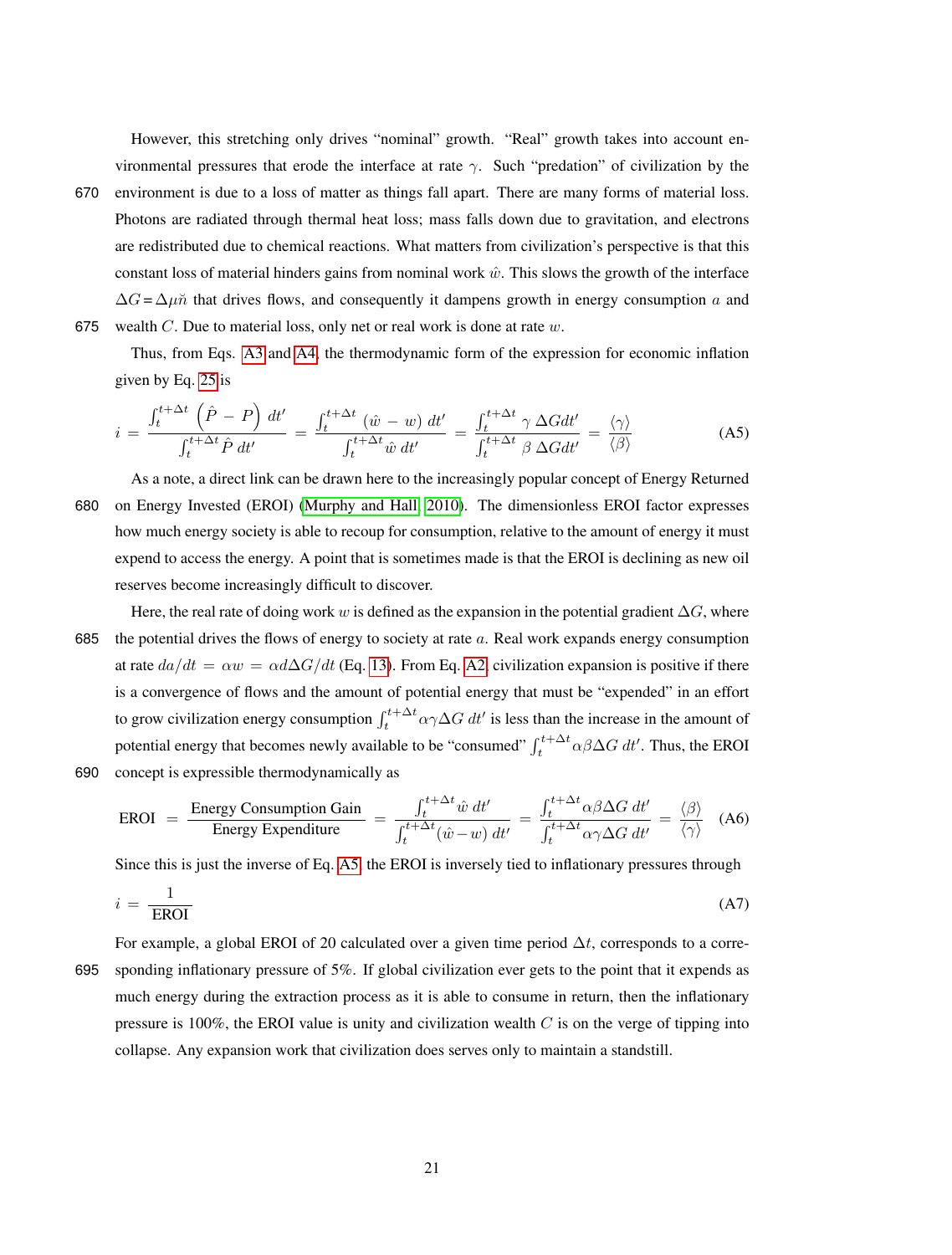# Appendix A

#### 700

# Parameterization of a linear sink term for  $CO<sub>2</sub>$

A portion of the anthropogenic CO<sup>2</sup> that is accumulating in the atmosphere has a concurrent sink to the land and oceans, both from natural processes and changes associated with land-use. The nature of the sink is complex, and depends on multiple processes with timescales that vary by orders of

705 magnitude. Detailed assessments of the magnitude, trends, and uncertainties in the airborne fraction of  $CO<sub>2</sub>$  emissions  $E$  are provided by [Canadell et al.](#page-23-2) [\(2007\)](#page-23-2), and ideally would require a fully coupled Earth System Model [\(Gent and Co-authors, 2009\)](#page-23-14).

For the sake of simplicity of argument, the carbon dioxide sink is assumed here to be a linear function of the disequilibrium in atmospheric  $CO<sub>2</sub>$  concentrations C. To see why this might not

710 be as terrible a choice as it might initially appear, consider the simple analytic representation of a detailed carbon cycle model [\(Joos et al., 1996\)](#page-24-16), which shows that a small pulse of  $CO<sub>2</sub>$  into the atmosphere decays over multiple timescales [\(Hansen et al., 2007\)](#page-23-1):

$$
CO2 (\%) = 18 + 14 e^{-t/420} + 18 e^{-t/70} + 24 e^{-t/21} + 26 e^{-t/3.4}
$$
 (A1)

This formulation points to multiple sink coefficients with decay weighted towards shorter timescales, 715 meaning that recent, faster emissions decay at a more rapid rate than older, slower contributions. Thus, super-exponential (i.e. the exponent of an exponent) emissions growth would progressively bias the instantaneous, or effective, value of the sink rate to ever shorter timescales. If, however,  $CO<sub>2</sub>$  emissions grow nearly at a logarithmically constant rate, then the linear sink rate for these  $CO<sub>2</sub>$ emissions  $\sigma$  (Eq. [28\)](#page-14-3) should be approximately constant with time.

- 720 Currently,  $CO_2$  emissions growth is nearly exponential, so assuming that  $\sigma$  is nearly constant, its value can be estimated by combining data for the ocean and land sink (Le Quéré et al., [2003\)](#page-24-13) with an assumed pre-industrial equilibirum concentration of 275 ppmv [\(Wigley, 1983\)](#page-25-20). This leads to an approximate value for  $\sigma$  of 1.55  $\pm$  0.75% per annum, corresponding to a sink timescale of about 65 years (Table A1).
- 725 The above framework neglects changes in  $CO<sub>2</sub>$  sinks that might be expected to change in the future if, for example, there is saturation of the ability of the earth's ecosystems and oceans to uptake carbon [\(Cox et al., 2000;](#page-23-13) Le Quéré et al., [2007\)](#page-24-17). Certainly the systems involved are complex and this adds to the difficultly of making confident quantification of future behavior. Simply estimating a constant linear sink coefficient for atmospheric  $CO<sub>2</sub>$  based on recent observations is aimed more at simplicity
- 730 than accuracy, and certainly more sophisticated forecasts than presented here could implement some functional dependence for  $\sigma([\Delta CO_2])$ . However, given that there are such large uncertainties on even the current magnitude of the  $CO<sub>2</sub>$  sink, assuming a linear sink coefficient seems adequate until estimates of carbon fluxes can be further constrained.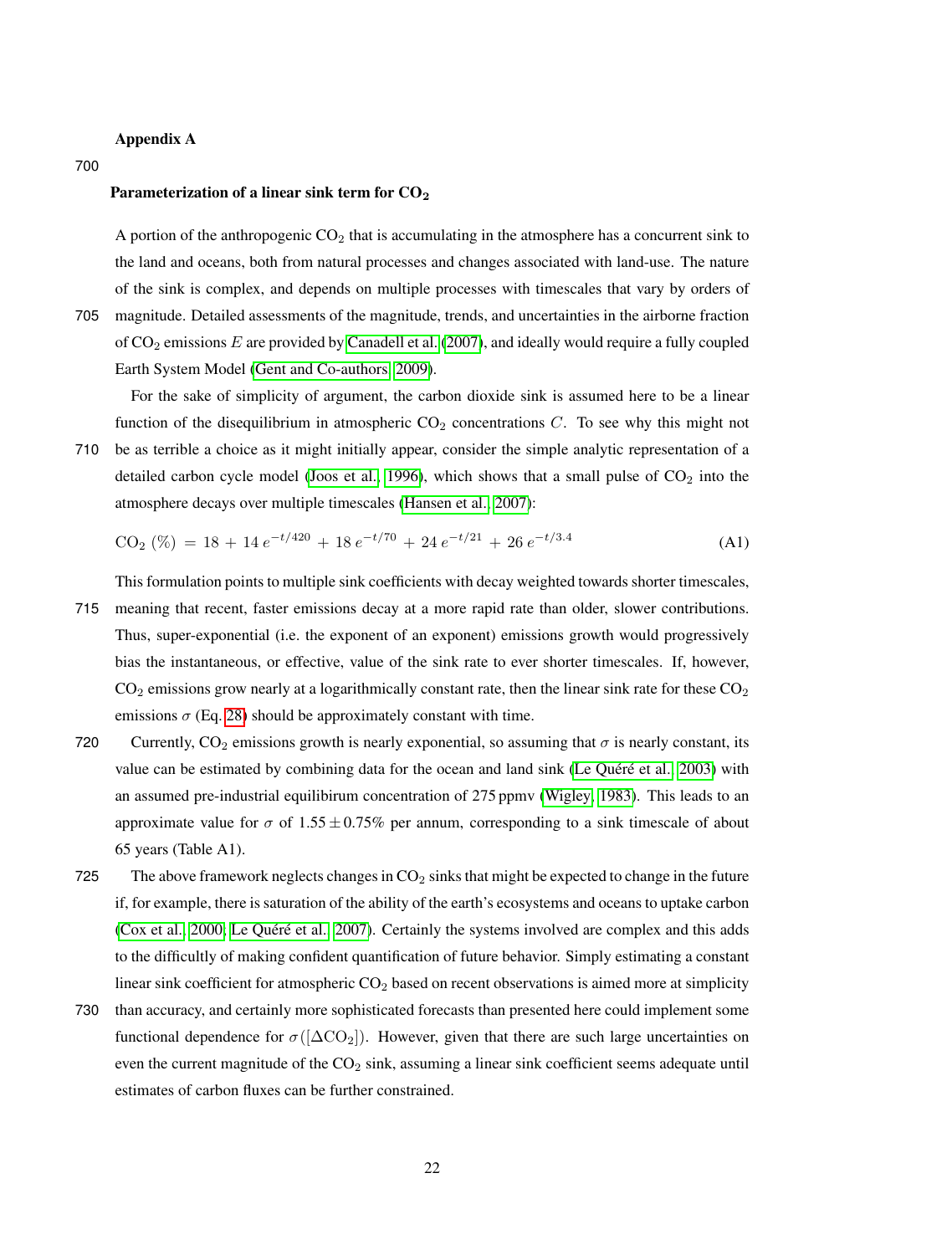# Appendix B

735

# Historical records of economic production and  $CO<sub>2</sub>$  concentrations

Historical measurements of atmospheric  $CO<sub>2</sub>$  perturbations from an assumed baseline of 275 ppmv are shown in Fig. A1. Measurements come from a combination of in-situ measurements from Mauna [L](#page-23-15)oa [\(Keeling and Whorf, 2005\)](#page-24-18), and Antarctic ice core data from the EPICA Dome C (Flückiger

- 740 [et al., 2002\)](#page-23-15) and the Law Dome [\(Etheridge et al., 1996\)](#page-23-16). These data are compared to a time series for measurements of global world production that is derived from a combination of statistics in 1990 market exchange rate dollars available since 1970 [\(Nations, 2010\)](#page-25-8) and more intermittent, long-term historical estimates for the years 0 to 1992 derived by [\(Maddison, 2003\)](#page-24-3). For details see [Garrett](#page-23-0) [\(2011\)](#page-23-0). Although it is unclear exactly why, the two millennia data in production P and and  $[\Delta CO_2]$
- 745 are well-represented by a remarkably simple power-law fit that accounts for 90% of the variance  $(r = 0.952)$

 $[\Delta CO_2] = 2.5 P^{0.61}$ 

The results suggest a fairly long term anthropogenic influence on atmospheric composition. It might be tempting to infer from these data that  $CO<sub>2</sub>$  measurements at Mauna Loa could be used to gauge the

750 size of the global economy. However, obviously the observed relationship between  $[\Delta CO_2]$  and P must break down sometime in the future.  $P$  is an instantaneous quantity, whereas  $CO<sub>2</sub>$  perturbations decay over timescales of hundreds to thousands of years (Eq. [A1\)](#page-19-3).

*Acknowledgements.* Writing of this article benefited from a helpful review by Carsten Hermann-Pillath, discussions about Economics with Steve Bannister, Harry Saunders, Clint Schmidt, Todd Kiefer, and Richard Fowles,

755 and Earth System Models with Court Strong. This research was funded in part by the Ewing Marion Kauffman

Foundation whose views it does not represent.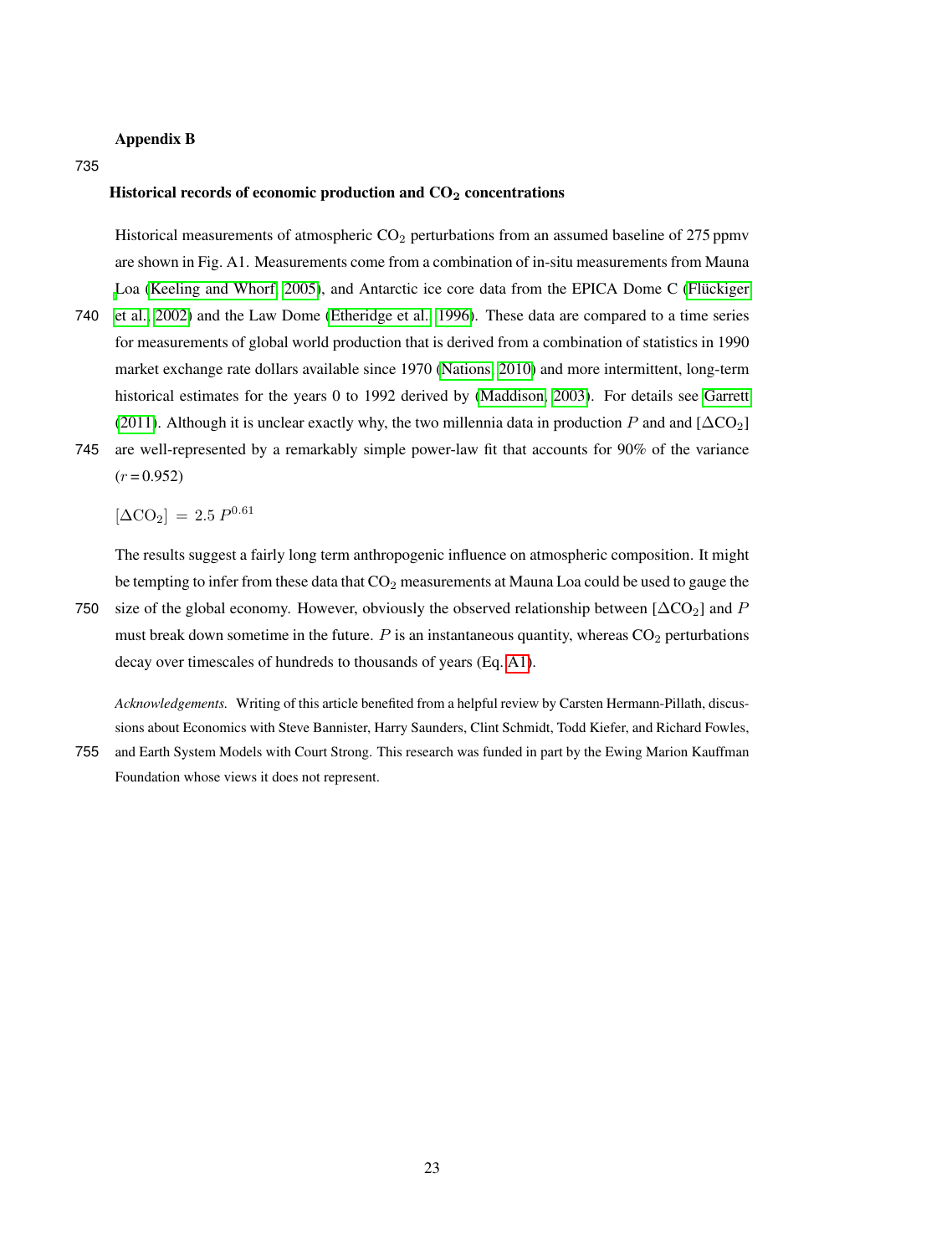#### References

- <span id="page-23-9"></span>Annual Energy Review 2009, Tech. Rep. DOE/EIA-0384(2009), Department of Energy, Energy Information Administration, [www.eia.doe.gov/aer/inter.html,](www.eia.doe.gov/aer/inter.html) 2009.
- <span id="page-23-7"></span><span id="page-23-6"></span>760 Alcott, A.: Impact caps: why population, affluence and technology strategies should be abandoned, J. Cleaner Prod., 18, 552–560, 2010.

Alcott, B.: Jevons' paradox, Ecol. Econ., 54, 9–21, 2005.

<span id="page-23-3"></span>Allan, R. P. and Soden, B. J.: Atmospheric Warming and the Amplification of Precipitation Extremes, Science, 321, 1481–1484, 2008.

- <span id="page-23-8"></span><span id="page-23-5"></span>765 Annila, A. and Salthe, S.: Economies Evolve by Energy Dispersal, Entropy, 11, 606–633, 2009.
	- Ayres, R. U., Ayres, L. W., and Warr, B.: Exergy, power and work in the US economy, 1900-1998, Energy, 28, 219–273, 2003.

<span id="page-23-11"></span>Bernanke, B. S., Gertler, M., Watson, M., C., S., and Friedman, B. M.: Monetary policy and the effects of oil price shocks, Brookings Papers on Econonomic Activity, 1, 91–157, 1997.

- <span id="page-23-12"></span><span id="page-23-2"></span>770 Bouwer, L. M.: Have Disaster Losses Increased Due to Anthropogenic Climate Change?, Bull. Am. Meteorol. Soc., 92, 39–46, 2011.
	- Canadell, J. G., Le Quere, C., Raupach, M. R., Field, C. B., Buitenhuis, E. T., Ciais, P., Conway, T. J., Gillett, N. P., Houghton, R. A., and Marland, G.: Contributions to accelerating atmospheric CO2 growth from economic activity, carbon intensity, and efficiency of natural sinks, Proc. Nat. Acad. Sci., 104, 18 866–
- <span id="page-23-13"></span><span id="page-23-10"></span>775 18 870, 2007.
	- Cox, P. M., Betts, R. A., Jones, C. D., Spall, S. A., and Totterdell, I. J.: Acceleration of global warming due to carbon-cycle feedbacks in a coupled climate model, Nature, 408, 184–187, 2000.
	- Dimitropoulos, J.: Energy productivity improvements and the rebound effect: An overview of the state of knowledge, Energy Policy, 35, 6354–6363, 2007.
- <span id="page-23-16"></span><span id="page-23-15"></span>780 Etheridge, D. M., Steele, L. P., Langenfelds, R. L., Francey, R. J., Barnola, J., and Morgan, V. I.: Natural and anthropogenic changes in atmospheric  $CO<sub>2</sub>$  over the last 1000 years from air in Antarctic ice and firn, J. Geophys. Res., 101, 4115–4128, 1996.
	- Flückiger, J., Monnin, E., Stauffer, B., Schwander, J., Stocker, T. F., Chappellaz, J., Raynaud, D., and Barnola, J.: High-resolution Holocene N<sub>2</sub>O ice core record and its relationship with CH<sub>4</sub> and CO<sub>2</sub>, Global Biogeo-
- <span id="page-23-14"></span><span id="page-23-0"></span>785 chemical Cycles, 16, 010 000–1, 2002.
	- Garrett, T. J.: Are there basic physical constraints on future anthropogenic emissions of carbon dioxide?, Clim. Change, 3, 437–455, 2011.
	- Gent, P. and Co-authors: Community Earth System Model Science Plan: 2009-2015, Commissioned by the CESM Scientific Steering Committee, 2009.
- <span id="page-23-4"></span><span id="page-23-1"></span>790 Georgescu-Roegen, N.: Valuing the Earth: Economics, Ecology, Ethics, chap. The entropy law and the economic problem, pp. 75–88, MIT Press, 1993.
	- Hansen, J., Sato, M., Ruedy, R., Kharecha, P., Lacis, A., Miller, R., Nazarenko, L., Lo, K., Schmidt, G. A., Russell, G., Aleinov, I., Bauer, S., Baum, E., Cairns, B., Canuto, V., Chandler, M., Cheng, Y., Cohen, A., Del Genio, A., Faluvegi, G., Fleming, E., Friend, A., Hall, T., Jackman, C., Jonas, J., Kelley, M., Kiang,
- 795 N. Y., Koch, D., Labow, G., Lerner, J., Menon, S., Novakov, T., Oinas, V., Perlwitz, J., Perlwitz, J., Rind, D., Romanou, A., Schmunk, R., Shindell, D., Stone, P., Sun, S., Streets, D., Tausnev, N., Thresher, D.,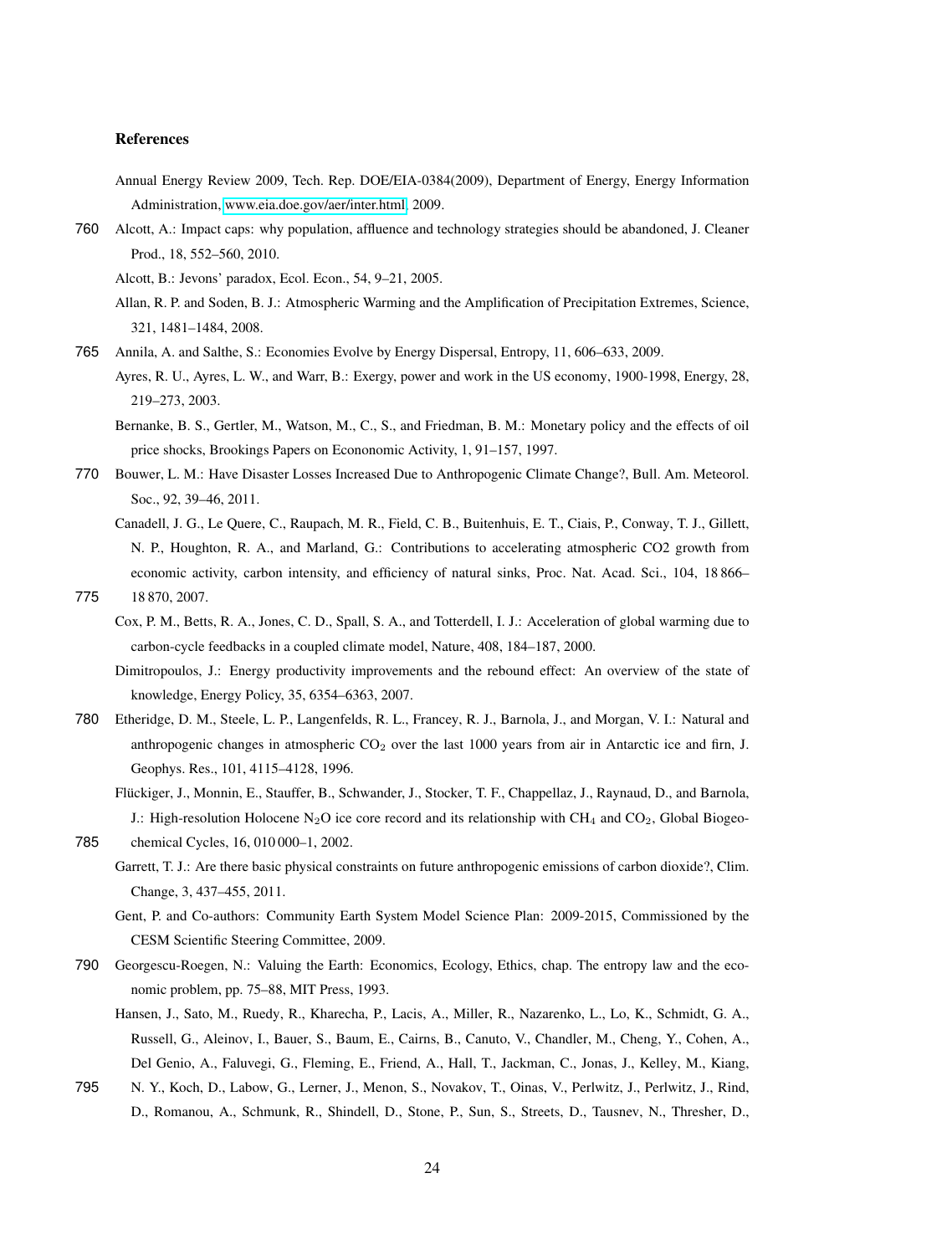Unger, N., Yao, M., and Zhang, S.: Dangerous human-made interference with climate: a GISS modelE study, Atmospheric Chemistry & Physics, 7, 2287–2312, 2007.

- <span id="page-24-11"></span><span id="page-24-4"></span>Herring, H. and Roy, R.: Technological innovation, energy efficiency design and the rebound effect, technova-800 tion, 27, 194–203, 2007.
	- Hsiang, S. M., Meng, K. C., and Cane, M. A.: Civil conflicts are associated with the global climate, Nature, 476, 438–441, 2011.

<span id="page-24-14"></span>IPCC: Climate Change 2007 - The Physical Basis, Cambridge University Press, 2007a.

<span id="page-24-9"></span>IPCC: Climate Change 2007 - Impacts, Adaption and Vulnerability, Cambridge University Press, 2007b.

<span id="page-24-16"></span><span id="page-24-5"></span>805 Jevons, W. S.: The Coal Question, Macmillan and Co., 1865.

Joos, F., Bruno, M., Fink, R., Siegenthaler, U., Stocker, T. F., Le Quéré, C., and Sarmiento, J. L.: An efficient and accurate representation of complex oceanic and biospheric models of anthropogenic carbon uptake, Tellus B, 48, 397–417, 1996.

<span id="page-24-18"></span>Keeling, C. D. and Whorf, T. P.: Trends: A Compendium of Data on Global Change, chap. Atmospheric CO<sub>2</sub>

<span id="page-24-0"></span>810 records from sites in the SIO air sampling network, Carbon Dioxide Information Analysis Center, Oak Ridge National Laboratory, U.S. Department of Energy, Oak Ridge, Tenn., U.S.A., 2005.

Keller, K., Bolker, B., and Bradford, D.: Uncertain climate thresholds and optimal economic growth, J. Environ. Econ. and Manage., 48, 723–741, 2004.

- <span id="page-24-17"></span><span id="page-24-13"></span>815 R. F., Kheshgi, H., Peylin, P., Piper, S. C., Prentice, I. C., and Rayner, P. J.: Two decades of ocean CO<sub>2</sub> sink and variability, Tellus B, 55, 649–656, 2003.
	- Le Quéré, C., Rödenbeck, C., Buitenhuis, E. T., Conway, T. J., Langenfelds, R., Gomez, A., Labuschagne, C., Ramonet, M., Nakazawa, T., Metzi, N., Gillett, N., and Heimann, M.: Saturation of the Southern Ocean CO<sup>2</sup> Sink Due to Recent Climate Change, Science, 316, 1735–1738, 2007.
- <span id="page-24-12"></span><span id="page-24-10"></span><span id="page-24-7"></span>820 Leckebusch, G. C., Ulbrich, U., Fröhlich, L., and Pinto, J. G.: Property loss potentials for European midlatitude storms in a changing climate, Geophys. Res. Lett., 34, L5703, 2007. Liou, K.: An Introduction to Atmospheric Radiation, International Geophysics Series, Academic Press, 2002.
	- Lobell, D. B., Schlenker, W., and Costa-Roberts, J.: Climate trends and global crop production since 1980, Science, 2011.
- <span id="page-24-15"></span><span id="page-24-3"></span><span id="page-24-2"></span>825 Lotka, A. J.: Contribution to the energetics of evolution, Proc. Nat. Acad. Sci., 8, 147–151, 1922. Maddison, A.: The World Economy: Historical Statistics, OECD, 2003. Manning, M. R., Edmonds, J., Emori, S., Grubler, A., Hibbard, K., Joos, F., Kainuma, M., Keeling, R. F., Kram,
	- T., Manning, A. C., Meinshausen, M., Moss, R., Nakicenovic, N., Riahi, K., Rose, S. K., Smith, S., Swart, R., and van Vuuren, D. P.: Misrepresentation of the IPCC CO<sub>2</sub> emission scenarios, Nature Geoscience, 3,

- Marland, G., Boden, T. A., and Andres, R. J.: Trends: A Compendium of Data on Global Change, chap. Global, Regional, and National CO2 Emissions, Carbon Dioxide Information Analysis Center, Oak Ridge National Laboratory, U.S. Department of Energy, Oak Ridge, Tenn., U.S.A., 2007.
- <span id="page-24-8"></span><span id="page-24-1"></span>Mastrandrea, M. D. and Schneider, S. H.: Probabilistic integrated assessment of "dangerous" climate change, 835 Science, 304, 571–575, 2004.
	- Murphy, D. J. and Hall, C. A. S.: Year in review–EROI or energy return on (energy) invested, Ann. New York

Le Quéré, C., Aumont, O., Bopp, L., Bousquet, P., Ciais, P., Francey, R., Heimann, M., Keeling, C. D., Keeling,

<span id="page-24-6"></span><sup>830</sup> 376–377, 2010.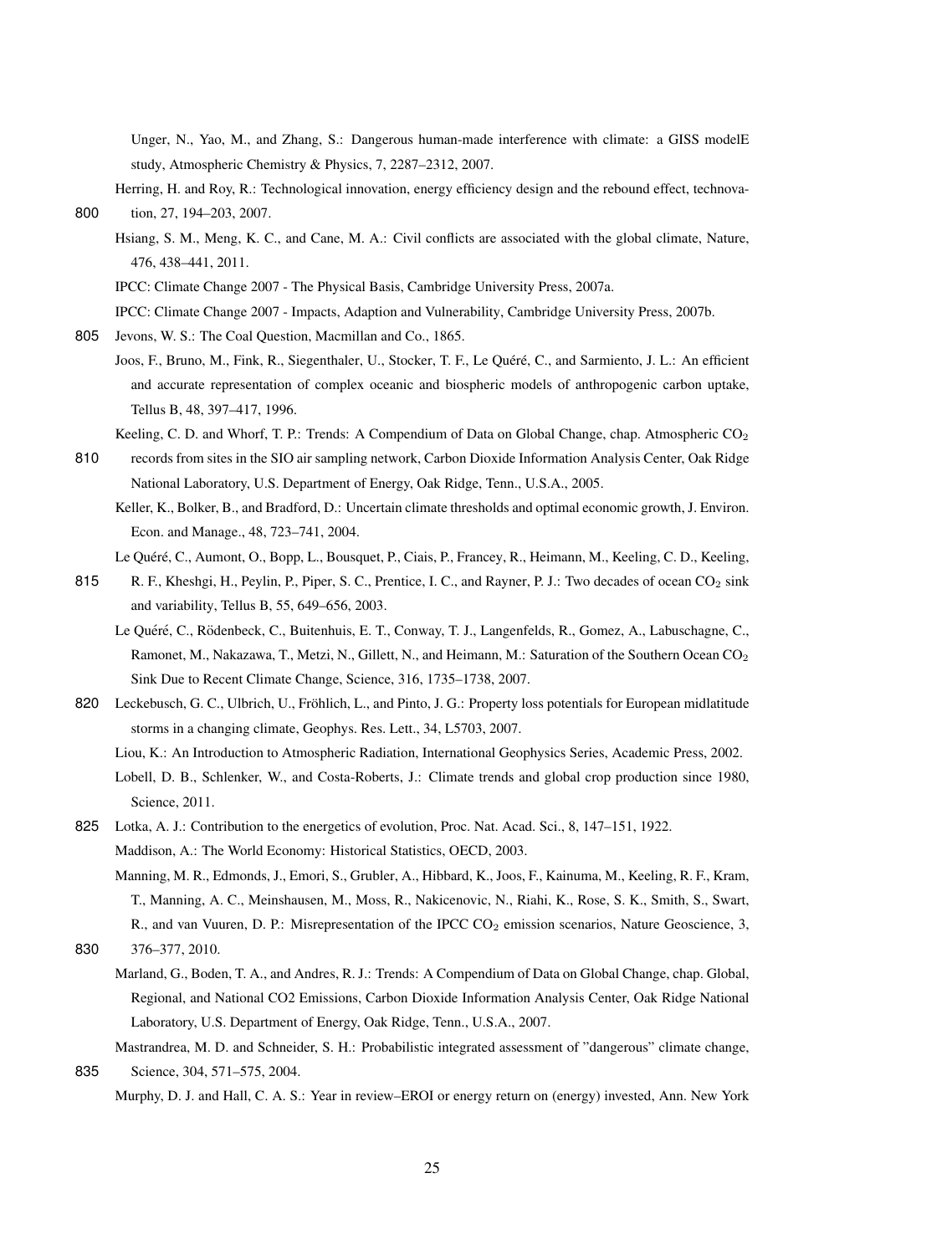Acad. Sci., 1185, 102–118, [http://dx.doi.org/10.1111/j.1749-6632.2009.05282.x,](http://dx.doi.org/10.1111/j.1749-6632.2009.05282.x) 2010.

Nations, U.: United Nations Statistical Databases, [unstats.un.org/unsd/snaama,](unstats.un.org/unsd/snaama) 2010.

<span id="page-25-8"></span><span id="page-25-5"></span><span id="page-25-4"></span>Nordhaus, W. D.: Economic aspects of global warming in a post-Copenhagen environment, Proc. Nat. Acad. 840 Sci., 107, 11 721–11 726, 2010.

- Nordhaus, W. D. and Boyer, J.: Warming the World: Economic Models of Global Warming, MIT Press, Cambridge, USA, 2000.
- <span id="page-25-12"></span>of Lords, H.: Second Report: Energy Efficiency, Session 2005-2006, House of Lords Select Committee on Science and Technology, London, 2006.
- <span id="page-25-13"></span><span id="page-25-7"></span>845 Owen, D.: The efficiency dilemma, The New Yorker, pp. 78–85, 2010.
	- Pacala, S. and Socolow, R.: Stabilization Wedges: Solving the Climate Problem for the Next 50 Years with Current Technologies, Science, 305, 968–972, 2004.

<span id="page-25-14"></span>Parkin, M.: The New Palgrave Dictionary of Economics, 2nd Ed., chap. Inflation, Palgrave Macmillan, 2008.

- Patz, P. A., Campbell-Lendrum, D., Holloway, T., and Foley, J. A.: Impact of regional climate change on human
- <span id="page-25-17"></span><span id="page-25-16"></span><span id="page-25-0"></span>850 health, Nature, 438, 310–317, 2005.
	- Pielke, R. J., Gratz, J., Landsea, C., Collins, D., Saunders, M., and Musulin, R.: Normalized hurricane damage in the United States: 1900-2005, Nat. Hazards Rev., 9, 29–42, 2008.
	- Raupach, M. R., Marland, G., Ciais, P., Le Quéré, C., Canadell, J. G., Klepper, G., and Field, C.: Global and regional drivers of accelerating CO<sub>2</sub> emissions, Proc. Nat. Acad. Sci., 104, 10 288–10 293, 2007.
- <span id="page-25-15"></span><span id="page-25-6"></span><span id="page-25-3"></span>855 Sarel, M.: Nonlinear effects of inflation on economic growth, IMF Staff Papers, 43, 199–215, 1996. Saunders, H. D.: A view from the macro side: rebound, backfire, and Khazzoom-Brookes, Energy Policy, 28, 439–449, 2000.
	- Sherwood, S. C. and Huber, M.: An adaptability limit to climate change due to heat stress, Proc. Nat. Acad. Sci., 107, 9552–9555, 2010.
- <span id="page-25-9"></span><span id="page-25-1"></span>860 Solomon, S., Plattner, G., Knutti, R., and Friedlingstein, P.: Irreversible climate change due to carbon dioxide emissions, Proc. Nat. Acad. Sci., 106, 1704–1709, 2009. Solow, R. M.: A contribution to the theory of economic growth, Q. J. Econ., 1970, 65–94, 1956. Sorrell, S.: The Rebound Effect, Tech. rep., UKERC, 2007.

<span id="page-25-19"></span><span id="page-25-11"></span>Sorrell, S., Speirs, J., Bentley, R., Brandt, A., and Miller, R.: Global oil depletion: A review of the evidence, 865 Energy Pol., 38, 5290–5295, 2010.

- <span id="page-25-18"></span><span id="page-25-2"></span>Trenberth, K. E.: Seasonal variations in global sea level pressure and the total mass of the atmosphere, J. Geophys. Res., 86, 5238–5246, 1981.
	- Vermeer, M. and Rahmstorf, S.: Global sea level linked to global temperature, Proc. Nat. Acad. Sci., 106, 21 527–21 532, 2009.
- <span id="page-25-20"></span><span id="page-25-10"></span>870 Warr, B. and Ayres, R.: REXS: A forecasting model for assessing the impact of natural resource consumption and technological change on economic growth, Struct. Change Econ. Dyn., 17, 329 – 378, [http://www.](http://www.sciencedirect.com/science/article/pii/S0954349X05000329) [sciencedirect.com/science/article/pii/S0954349X05000329,](http://www.sciencedirect.com/science/article/pii/S0954349X05000329) 2006.
	- [W](http://dx.doi.org/10.1007/BF02423528)igley, T.: The pre-industrial carbon dioxide level, Clim. Change, 5, 315–320, [http://dx.doi.org/10.1007/](http://dx.doi.org/10.1007/BF02423528) [BF02423528,](http://dx.doi.org/10.1007/BF02423528) 10.1007/BF02423528, 1983.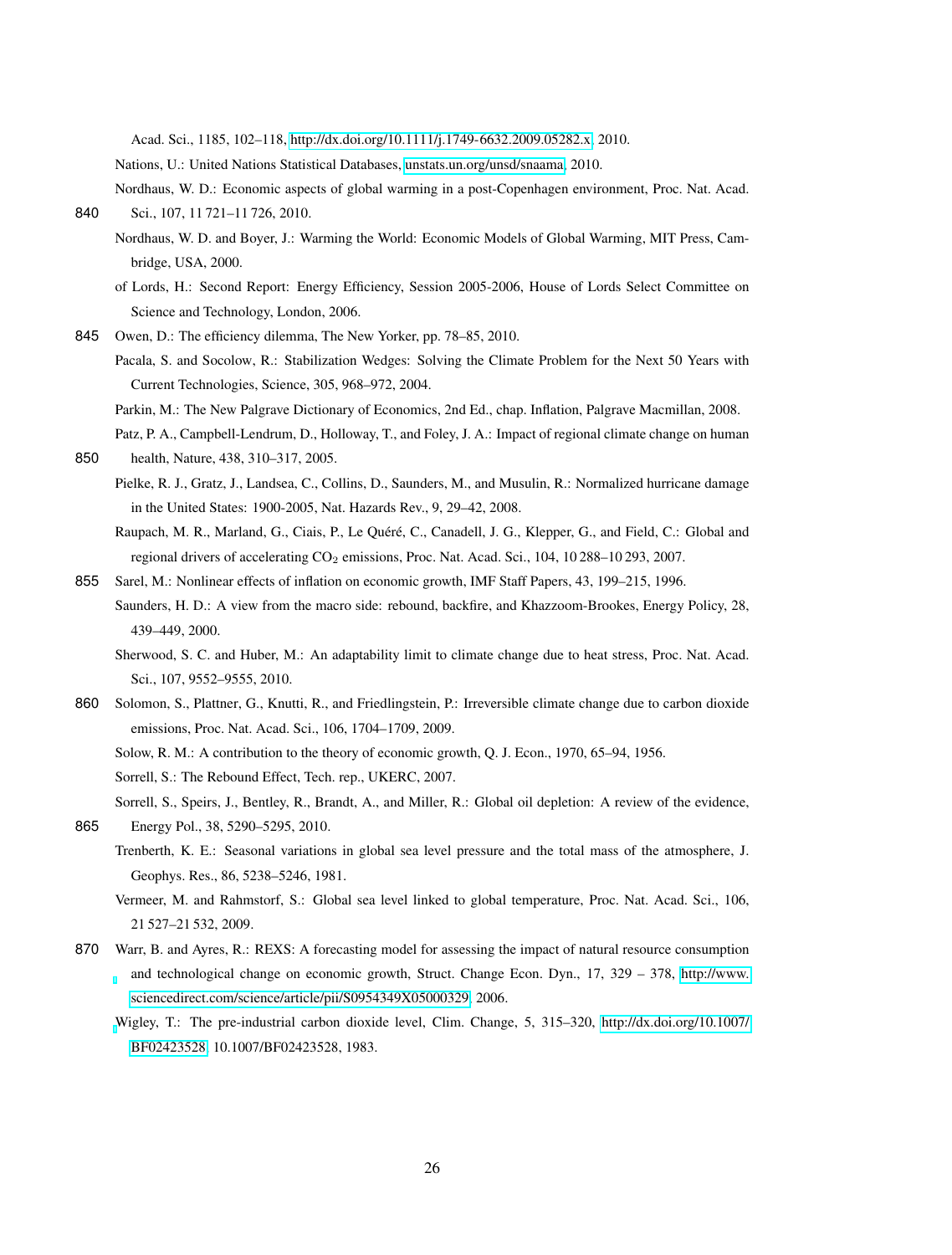<span id="page-26-0"></span>Table 1. Measured values for the global rate of energy consumption  $a$  (TW), global wealth  $C$  (trillion 1990 US \$), CO<sub>2</sub> emissions rates E (ppmv atmospheric equivalent yr<sup>-1</sup>), the hypothesized constant parameter  $\lambda$  (mW per 1990 US \$) and  $\lambda c$  (ppmv yr<sup>-1</sup> per 10<sup>15</sup> 1990 US \$) where  $c = E/a$ .

|                          | 1970 | 1975 | 1980          | 1985 1990               |     | 1995    | 2000                | 2005      | 2008 |
|--------------------------|------|------|---------------|-------------------------|-----|---------|---------------------|-----------|------|
| a(TW)                    | 7.2  | -8.4 | 9.6 10.3 11.7 |                         |     |         | 12.2 13.2 15.3 16.4 |           |      |
| $C = \int_0^t P(t') dt'$ | 821  | 884  |               | 960 1048 1151 1266 1398 |     |         |                     | 1536 1656 |      |
| $\lambda = a/C$          | 8.8  | 9.4  | 10.0          | $9.8$ 10.2              |     | 9.6 9.4 |                     | 9.9       | 9.9  |
| E                        | 1.91 | 2.17 | 2.50          | 2.56 2.88               |     | 2.99    |                     | 3.16 3.74 | 4.00 |
| $\lambda c = E/C$        | 2.3  | 2.4  |               | 2.6 2.4                 | 2.5 | 2.4     | 2.3                 | 2.4       | 2.4  |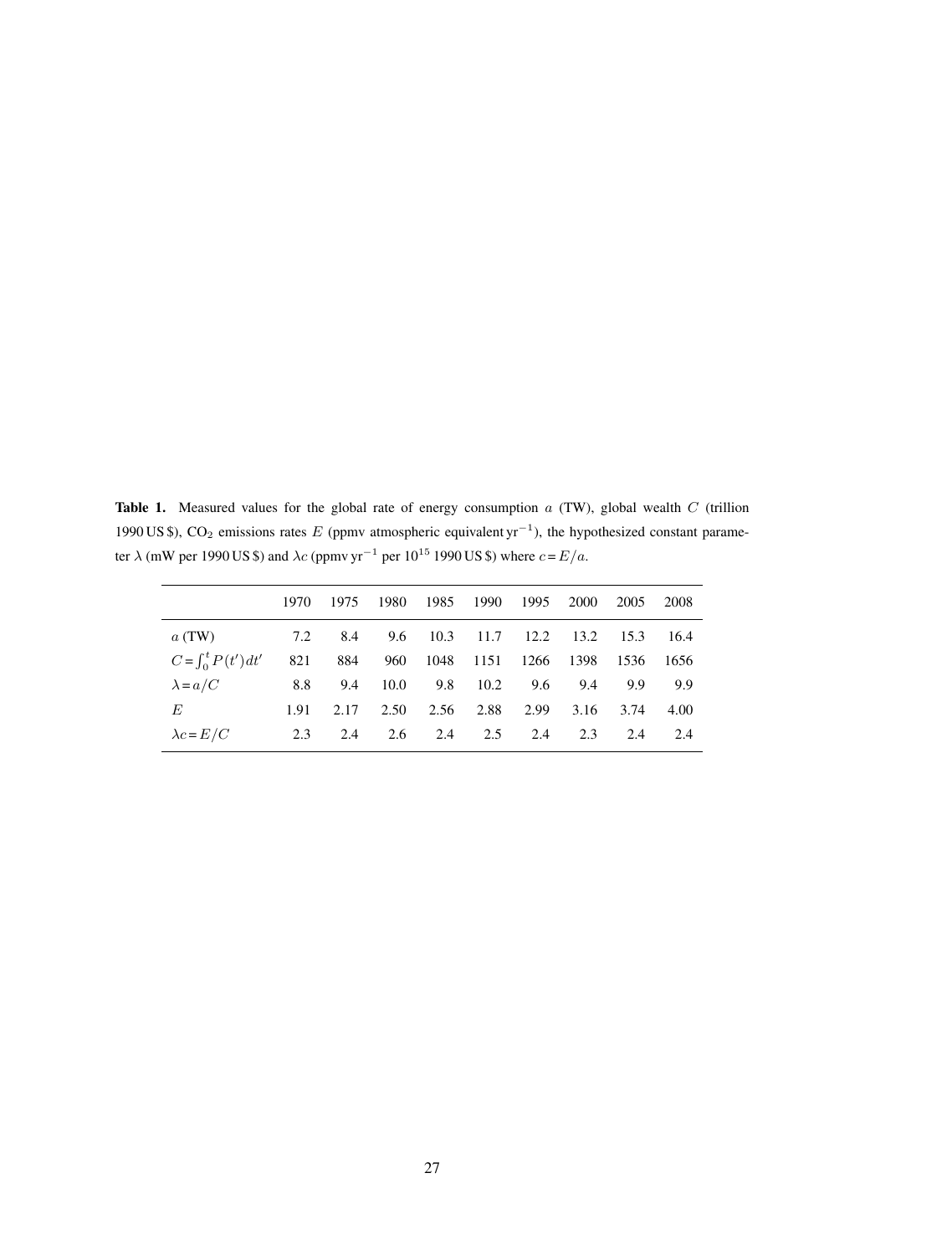Table A1. Estimates of the annual ocean and land net sink for carbon (in Pg C yr<sup>-1</sup>), including those associated with land-use changes (Le Quéré et al., [2003\)](#page-24-13), the total sink (in ppmv  $CO_2 \text{ yr}^{-1}$ ), the decadal mean value of the carbon dioxide disequilibrium above 275 ppmv [ $\Delta CO_2$ ], and the associated linear sink coefficient  $\sigma$  (% yr<sup>-1</sup>). For convenience, the total sink is expressed in units of ppmv atmospheric CO<sub>2</sub> per year through division by the total atmospheric mass [\(Trenberth, 1981\)](#page-25-18), such that 1 ppmv  $CO_2 = 2.13$  Pg emitted carbon.

|       | Ocean sink Land sink    |               | Total sink<br>$(in ppmv CO2 yr-1)$ |     | $[\Delta CO_2]$ $\sigma$ (% yr <sup>-1</sup> ) |
|-------|-------------------------|---------------|------------------------------------|-----|------------------------------------------------|
| 1980s | $1.8 + 0.8$             | $0.3 \pm 0.9$ | $1 \pm 0.6$                        | -70 | $1.4 \pm 0.9$                                  |
| 1990s | $1.9 + 0.7$ $1.2 + 0.8$ |               | $1.5 + 0.5$                        | 85  | $1.7 + 0.6$                                    |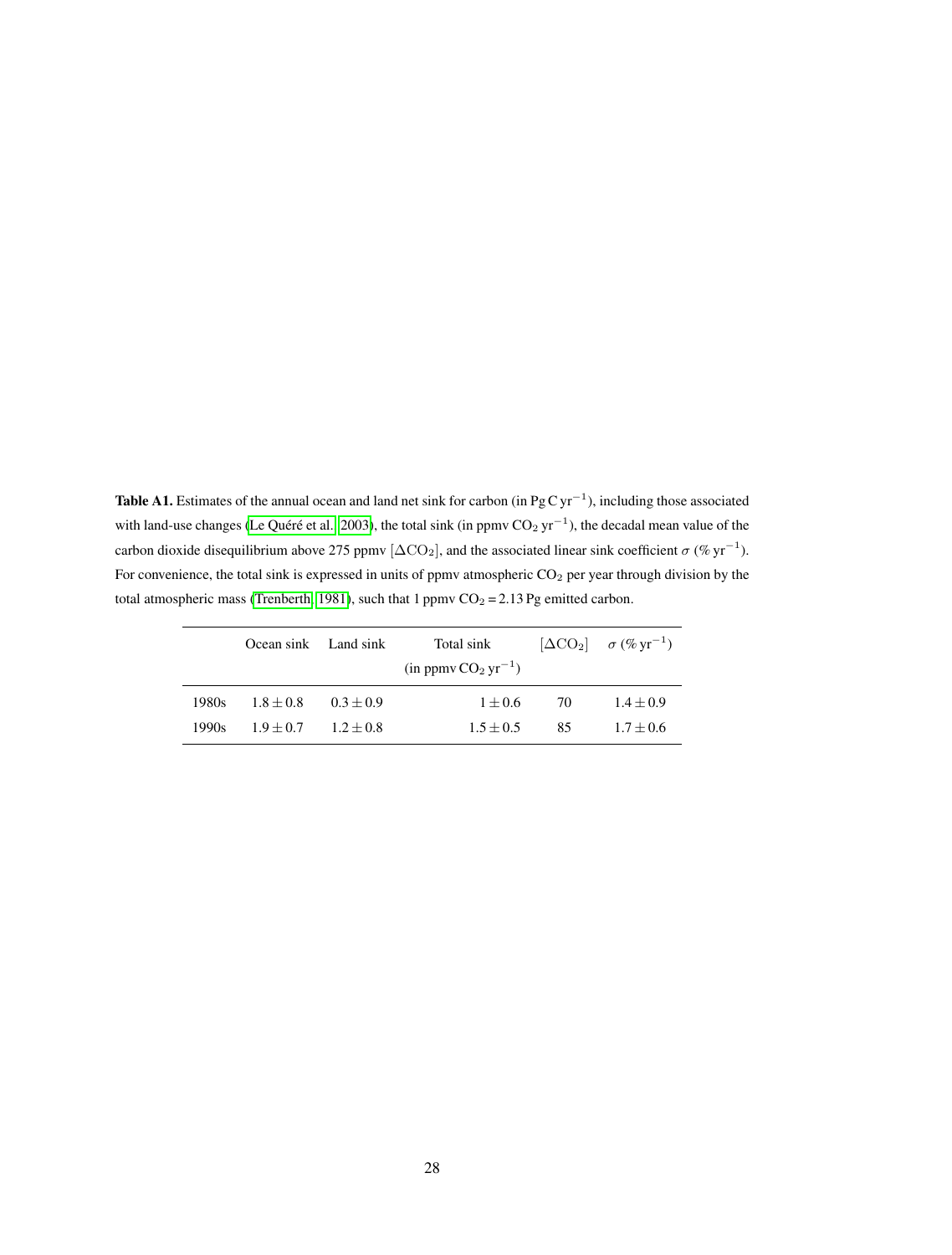

<span id="page-28-0"></span>Fig. 1. Schematic for the thermodynamic evolution of an open system, and its hypothesized economic representation. Energy reservoirs, civilization, and its surroundings lie along distinct constant potential surfaces. The number of material units  $\check{n}$  defining an interface between civilization and energy reservoirs determines the speed of downhill energetic flow at rate a, in proportion to a fixed specific potential difference  $\Delta\mu$  and rate coefficient  $\alpha$ . The interface itself grows or shrinks at rate w due to a net flux convergence into civilization. In a positive feedback, interface growth at rate  $d\tilde{n}/dt$  expands energetic flows a by extending civilization's access to previously inaccessible energy reservoirs at rate  $da/dt$ . Fiscally, wealth C is proportional to both the interface size  $\check{n}$  and the rate of primary energy consumption  $a$ . The GWP P represents the net expansion of wealth at rate  $dC/dt$  due to interface growth. C and a are linked through a constant  $\lambda$ . See the text and [Garrett](#page-23-0) [\(2011\)](#page-23-0) for details.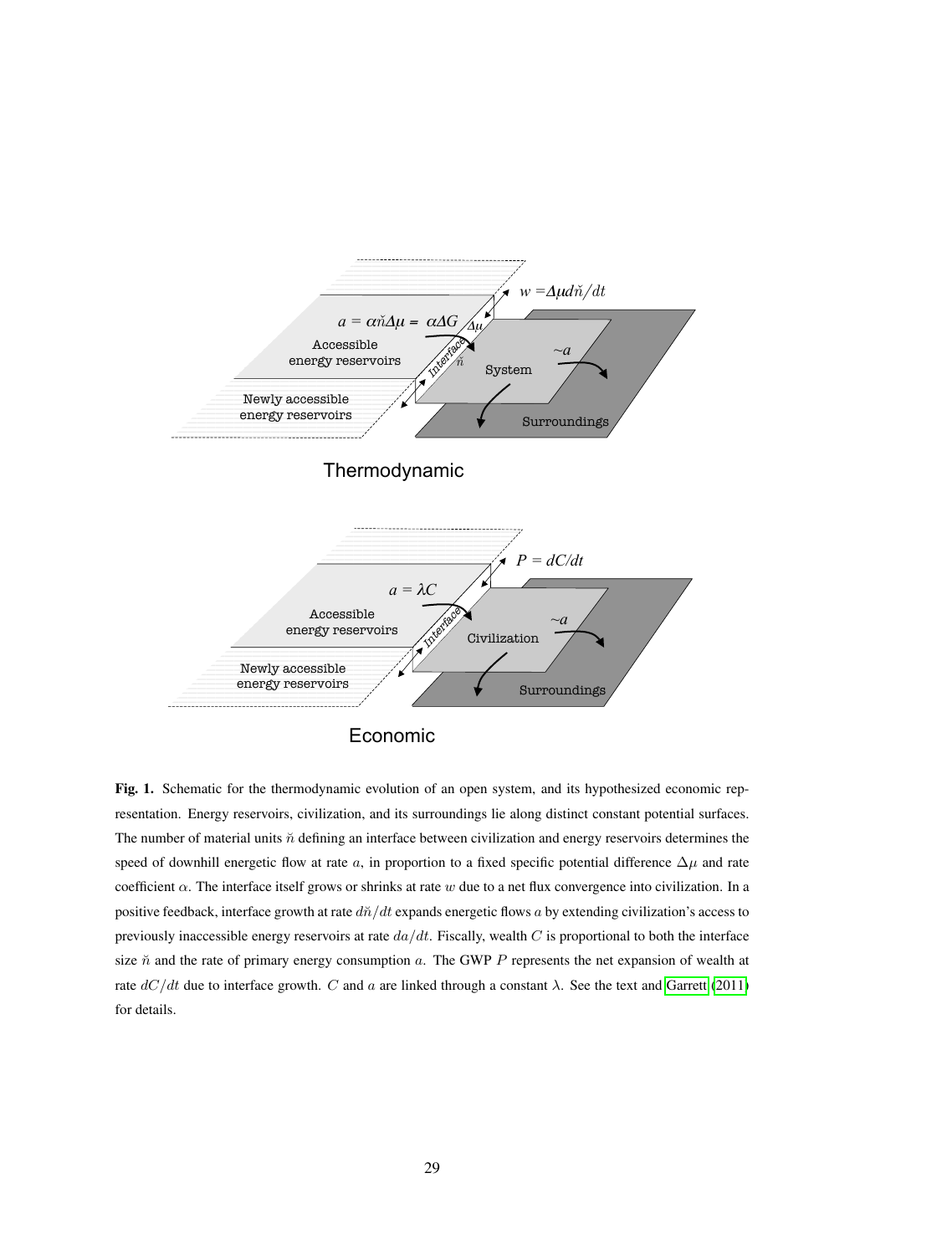

<span id="page-29-0"></span>Fig. 2. From global economic statistics [\(Nations, 2010\)](#page-25-8), derived global values for global inflation  $i$  (Eq. [25\)](#page-11-2), the decay coefficient  $\gamma$  (Eq. [21\)](#page-11-6), the source coefficient  $\beta$  (Eq. [22\)](#page-11-5) and the rate of return  $\eta$  (Eq. [24\)](#page-11-4) based on observations of nominal and real production, and total global wealth.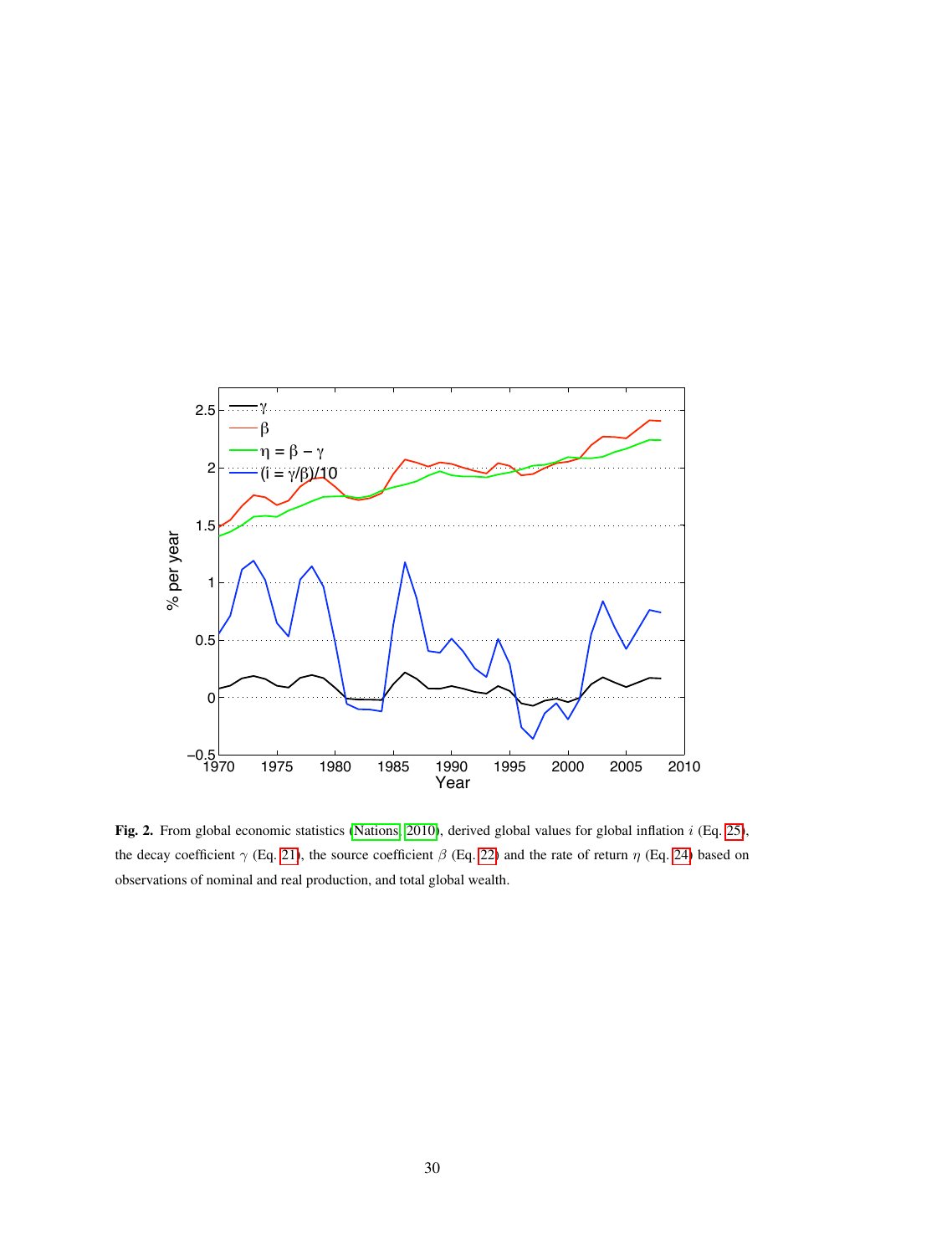

<span id="page-30-0"></span>Fig. 3. As for Fig. [2](#page-29-0) but for the product of the rate coefficients and total wealth C (Eq. [4\)](#page-3-2). The difference between  $\beta C$  and  $\eta C$  is the inflationary depreciation associated with each year  $\gamma C$ . (Eqs. [20](#page-11-0) and [24\)](#page-11-4).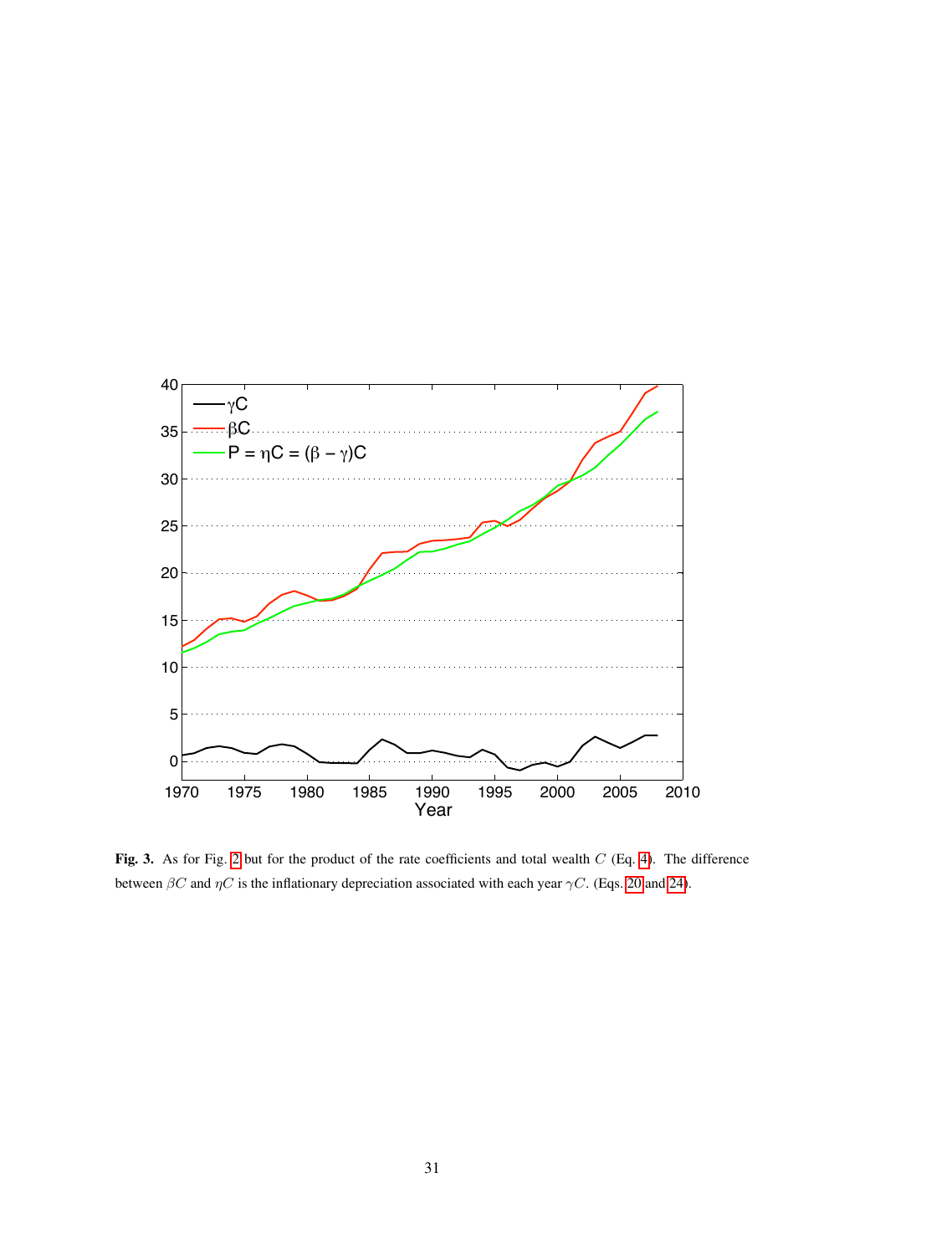

<span id="page-31-0"></span>Fig. 4. Schematic illustrating the CThERM framework for economic growth [\(Garrett, 2011\)](#page-23-0), coupled to atmospheric  $CO<sub>2</sub>$  concentrations. Global rates of primary energy consumption rates  $a$  are tied to accumulated inflation-adjusted global economic wealth  $C = \int_0^t P dt'$  through a constant coefficient  $\lambda = 9.7$  milliwatts per 1990 dollar. Because  $\lambda$  is a constant, growth in energy consumption rates  $da/dt$  are represented economically by the real, inflation-adjusted global GDP P. Thus,  $d\alpha/dt = \lambda P$  determines the "rate of return"  $\eta = d\ln \eta/dt$ adding to  $a = \lambda C$ . E represents the anthropogenic rate of CO<sub>2</sub> emissions,  $\beta$  is the source for a positive rate of return  $\eta$  due to increasing availability of energy reservoirs.  $\gamma$  is the sink for civilization growth driven by environmental degradation. Emissions  $E$  determine CO<sub>2</sub> concentrations, subject to land and ocean sinks. CO<sub>2</sub> concentrations act as a negative feedback on economic growth.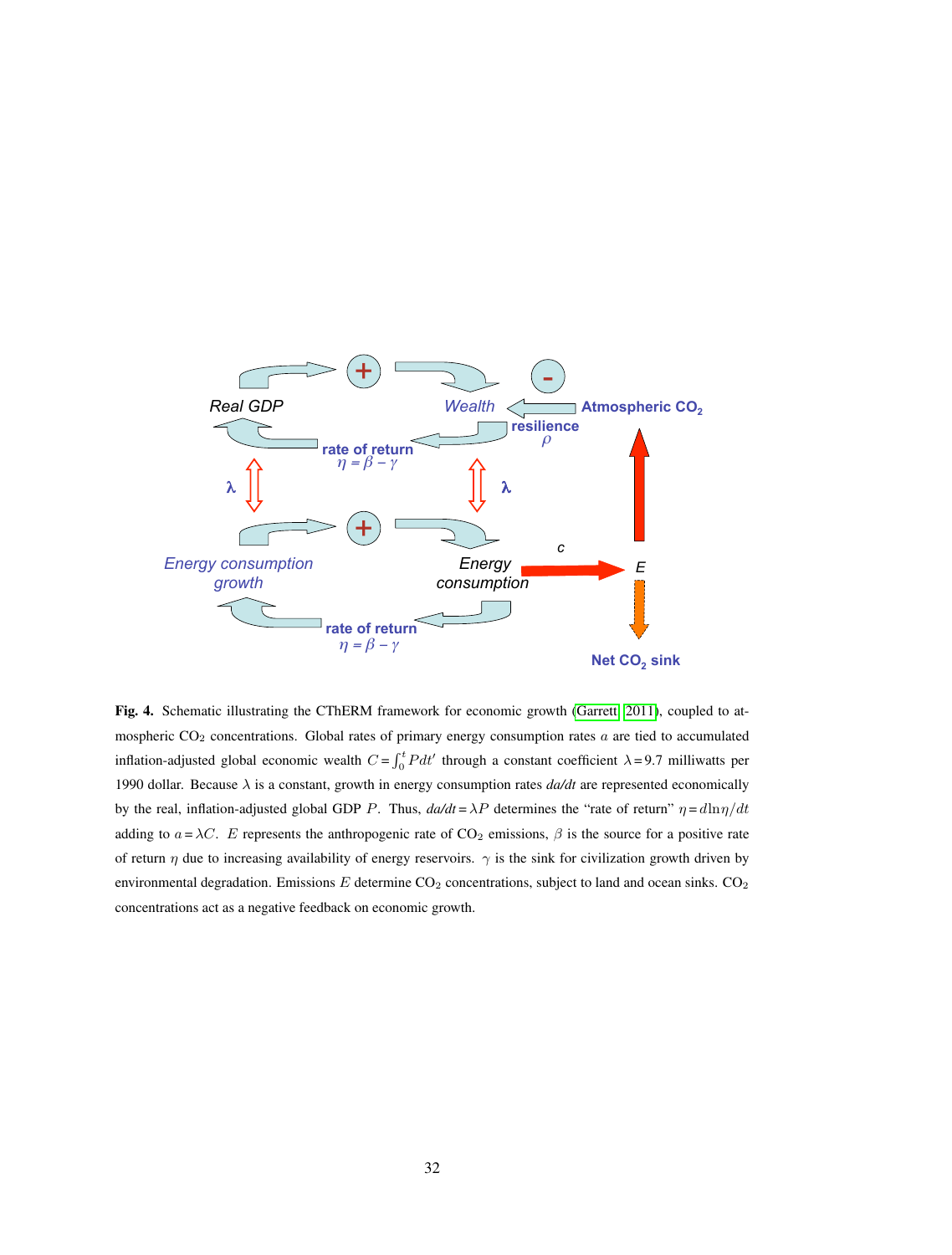

<span id="page-32-0"></span>Fig. 5. Based on the CThERM model given by Eqs. [\(27\)](#page-14-0) to [\(29\)](#page-14-1), hindcast trajectories and associated uncertainty estimates for the period 1985 to 2008 in a space of atmospheric CO<sub>2</sub> concentrations (red) and global economic production (blue). Observed statistics for the period 1970 to 2008 are shown by black dashed lines. The model is initialized with observed conditions in 1985, and a linear trend in the nominal production coefficient  $\beta$  between 1970 and 1984.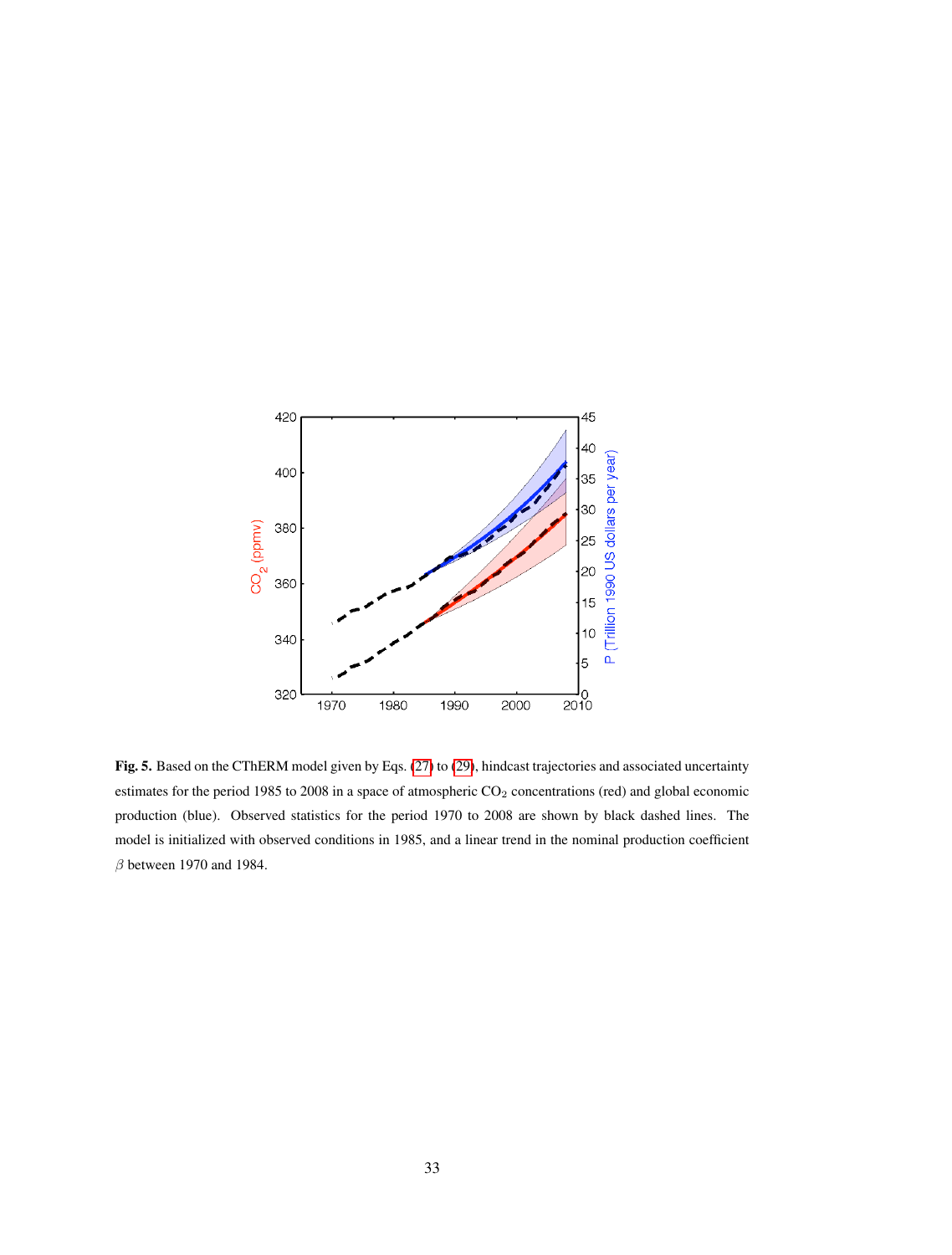

<span id="page-33-0"></span>Fig. 6. As for Fig. [5,](#page-32-0) except for CThERM trajectories calculated out to 2100, with the model initialized with conditions in 2008 and assuming that  $d\beta/dt = 0$  and  $d\alpha/dt = 0$  for a range of values of inverse resilience  $1/\rho$  (blue numbers expressed in % yr<sup>-1</sup> change in the decay coefficient  $\gamma$  per CO<sub>2</sub> doubling). Small numbers in black correspond to the calculated inflationary pressure  $i = \gamma/\beta$  (Eq. [25\)](#page-11-2) in year 2100. Green dashed lines represent the modeled year. Shown for comparison are the IPCC SRES A1F1 and A2 scenarios based on the CThERM linear sink model for CO<sub>2</sub>. CO<sub>2</sub> concentrations for these scenarios using the Bern carbon cycle model are shown by blue diamonds. Historical data from 1 AD to 2008 is added for reference (see Appendix C).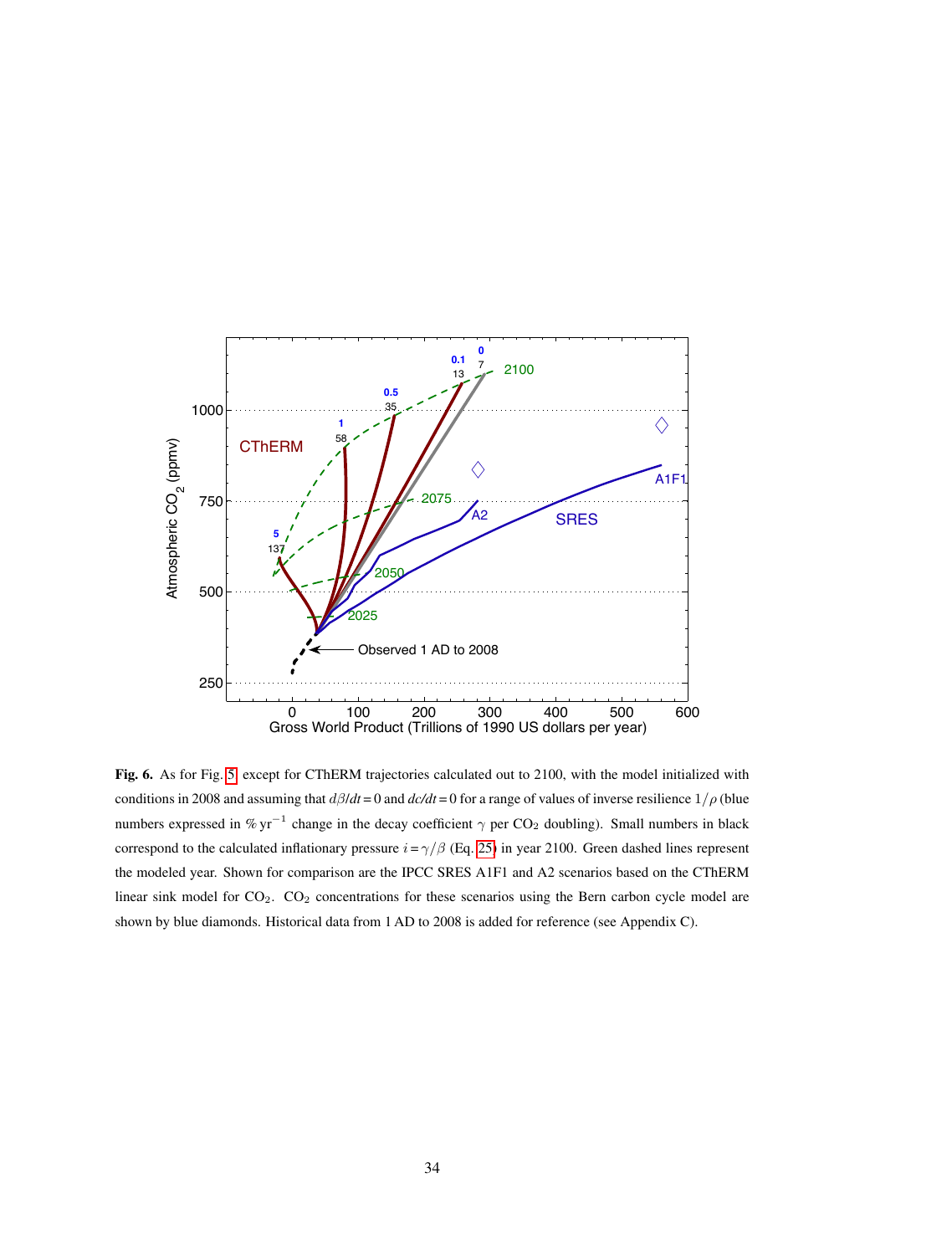

<span id="page-34-0"></span>Fig. 7. As for Fig. [6](#page-33-0) except that it is assumed that the value of carbonization c has an assumed halving time of 50 years. For comparison, the IPCC SRES trajectories that are considered are the A1T, B1 and B2 scenarios.